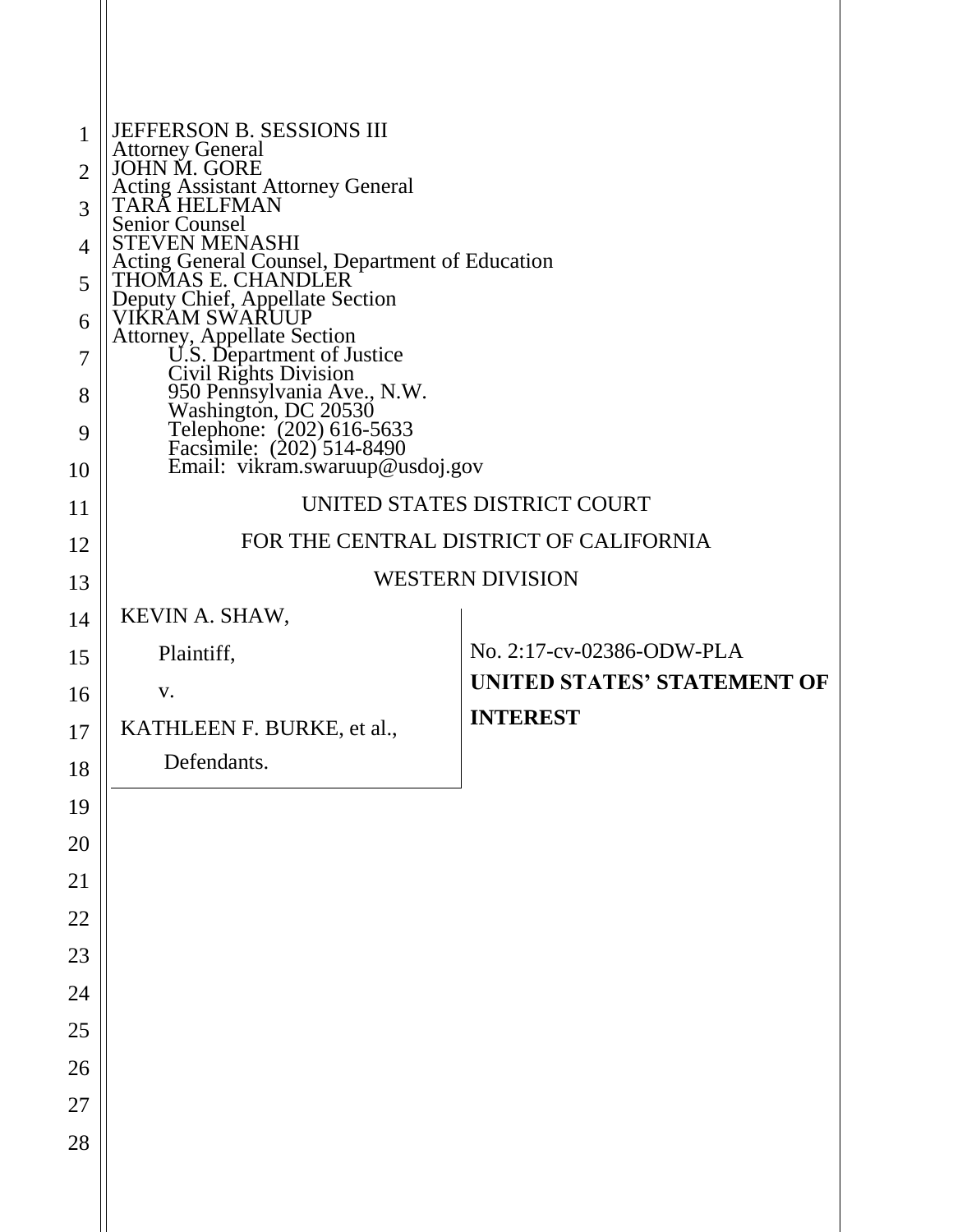# **TABLE OF CONTENTS**

| <b>PAGE</b>                                                       |
|-------------------------------------------------------------------|
|                                                                   |
|                                                                   |
|                                                                   |
|                                                                   |
| PLAINTIFF ADEQUATELY PLEADED THAT THE DISTRICT<br>I.              |
| AND COLLEGE SPEECH RESTRICTIONS VIOLATE THE FIRST                 |
|                                                                   |
| A. The Permitting Requirement Creates An Unconstitutional         |
| $\mathbf Q$                                                       |
| B. Pierce College's Ban On Speech Beyond The 616-Square-Foot Free |
| Speech Area Is, In Any Case, An Invalid Time, Place, and Manner   |
|                                                                   |
|                                                                   |
|                                                                   |
|                                                                   |

<span id="page-1-0"></span>

| $\overline{\phantom{a}}$ |
|--------------------------|
| 2                        |
| 3                        |
| $\overline{\mathbf{1}}$  |
| 5                        |
| 6                        |
| $\overline{7}$           |
| 8                        |
| 9                        |
| 10                       |
| 11                       |
| 12                       |
| 13                       |
| 14                       |
| 15                       |
| 16                       |
| 17                       |
| 18                       |
| 19                       |
| 20                       |
| $\overline{21}$          |
| 22                       |
| 23                       |
| 24                       |
| 25                       |
| 26                       |
| 27                       |
| 28                       |
|                          |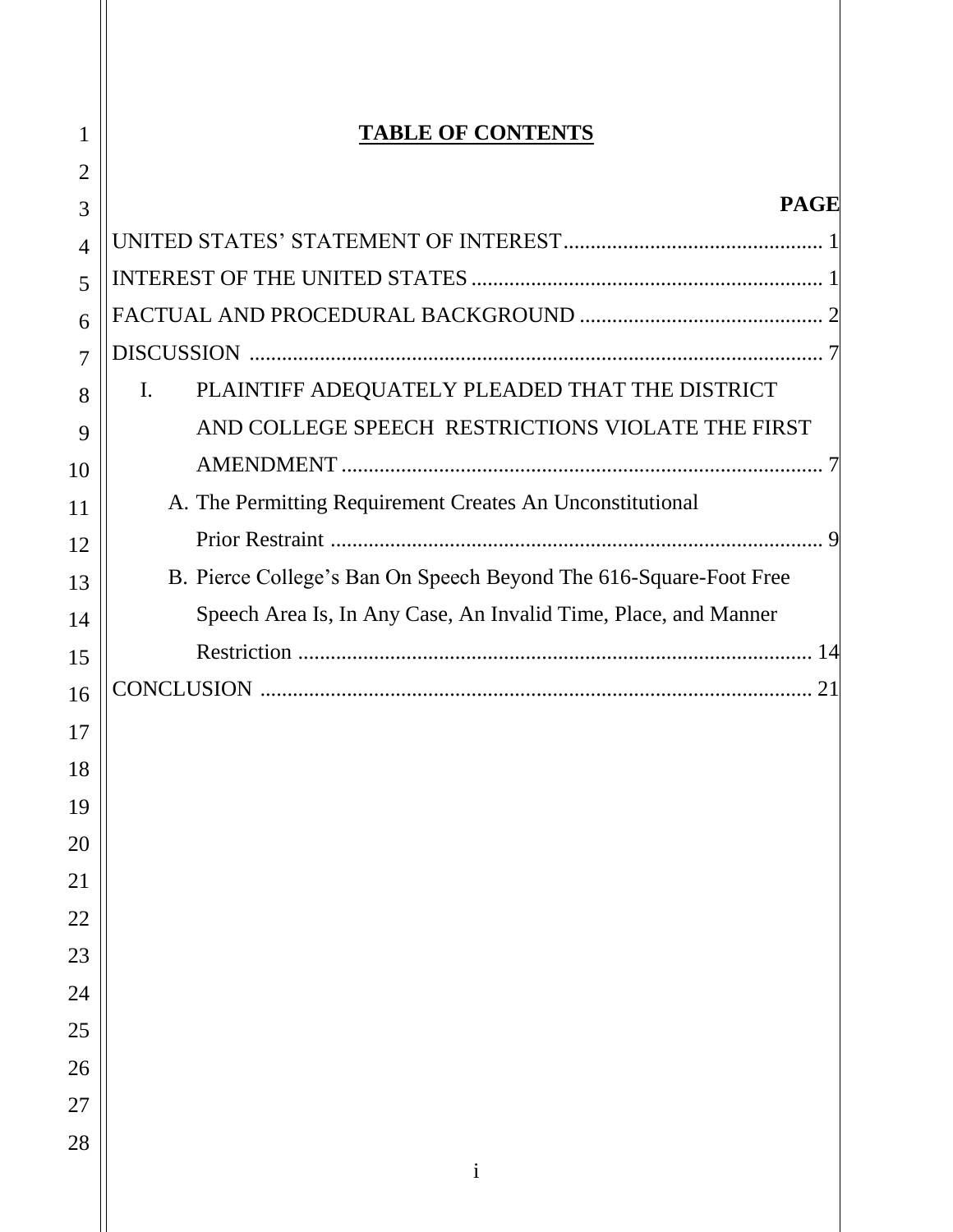### **TABLE OF AUTHORITIES**

# **CASES**

| 4              |                                                              |
|----------------|--------------------------------------------------------------|
| 5              | American-Arab Anti-Discrimination Comm. v. City of Dearborn, |
| 6              |                                                              |
| $\overline{7}$ | Bell Atlantic Corp. v. Twombly,                              |
|                |                                                              |
| 8              | Bloedorn v. Grube,                                           |
| 9              |                                                              |
| 10             | Boardley v. Dept. of Interior,                               |
| 11             |                                                              |
| 12             | Bowman v. White,                                             |
| 13             |                                                              |
| 14             | Burk v. Augusta-Richmond Cty.,                               |
| 15             |                                                              |
| 16             | Chaplinsky v. New Hampshire,                                 |
| 17             |                                                              |
| 18             | City of Lakewood v. Plain Dealer Publishing Co.,             |
| 19             |                                                              |
| 20             | Cox v. City of Charleston,                                   |
| 21             |                                                              |
| 22             | Cmty. for Creative Non-Violence v. Turner,                   |
| 23             |                                                              |
| 24             | Davis v. Monroe Cty. Bd. of Educ.,                           |
| 25             |                                                              |
|                | DeJohn v. Temple Univ.,                                      |
| 26             |                                                              |
| 27             |                                                              |

1

2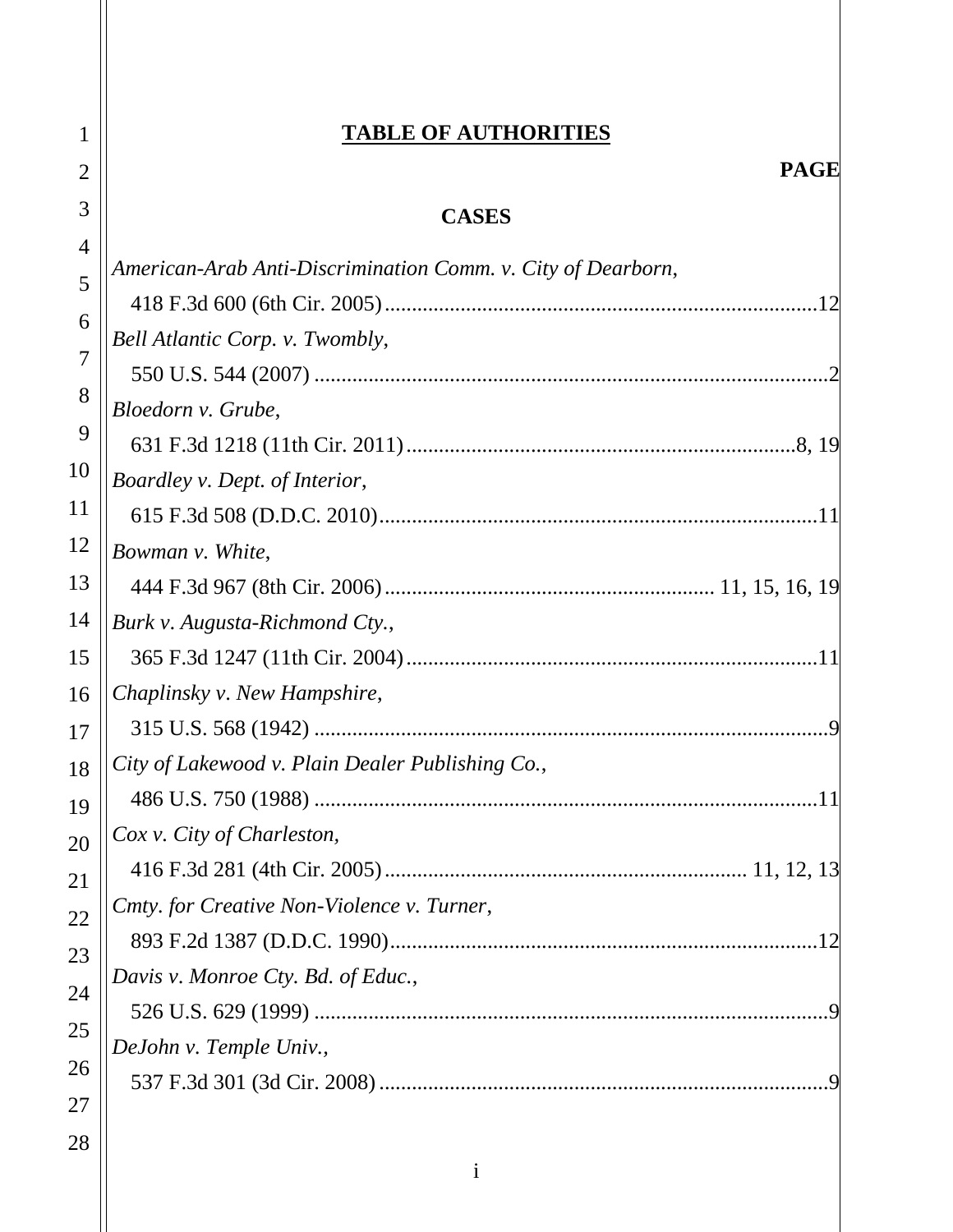| $\mathbf{1}$   | Douglass v. Brownell,                               |
|----------------|-----------------------------------------------------|
| $\overline{2}$ |                                                     |
| 3              | Forsyth Cty., Ga. v. Nationalist Movement,          |
| $\overline{4}$ |                                                     |
| 5              | FW/PBS, Inc. v. Dallas,                             |
| 6              |                                                     |
| $\overline{7}$ | Gilles v. Garland,                                  |
| 8              |                                                     |
| 9              | Grayned v. City of Rockford,                        |
|                |                                                     |
| 10             | Grossman v. Portland,                               |
| 11             |                                                     |
| 12             | Hays Cty. Guardian v. Supple,                       |
| 13             |                                                     |
| 14             | Healy v. James,                                     |
| 15             |                                                     |
| 16             | Heffron v. Int'l Soc'y for Krishna Consciousness,   |
| 17             |                                                     |
| 18             | Justice For All v. Faulkner,                        |
| 19             |                                                     |
| 20             | Kaahumanu v. Hawaii,                                |
| 21             |                                                     |
| 22             | Keyishian v. Bd. of Regents of State Univ. of N.Y., |
| 23             |                                                     |
| 24             | Kovacs v. Cooper,                                   |
| 25             |                                                     |
| 26             | Kuba v. 1-A Agr. Ass'n,                             |
| 27             |                                                     |
| 28             |                                                     |
|                |                                                     |

ii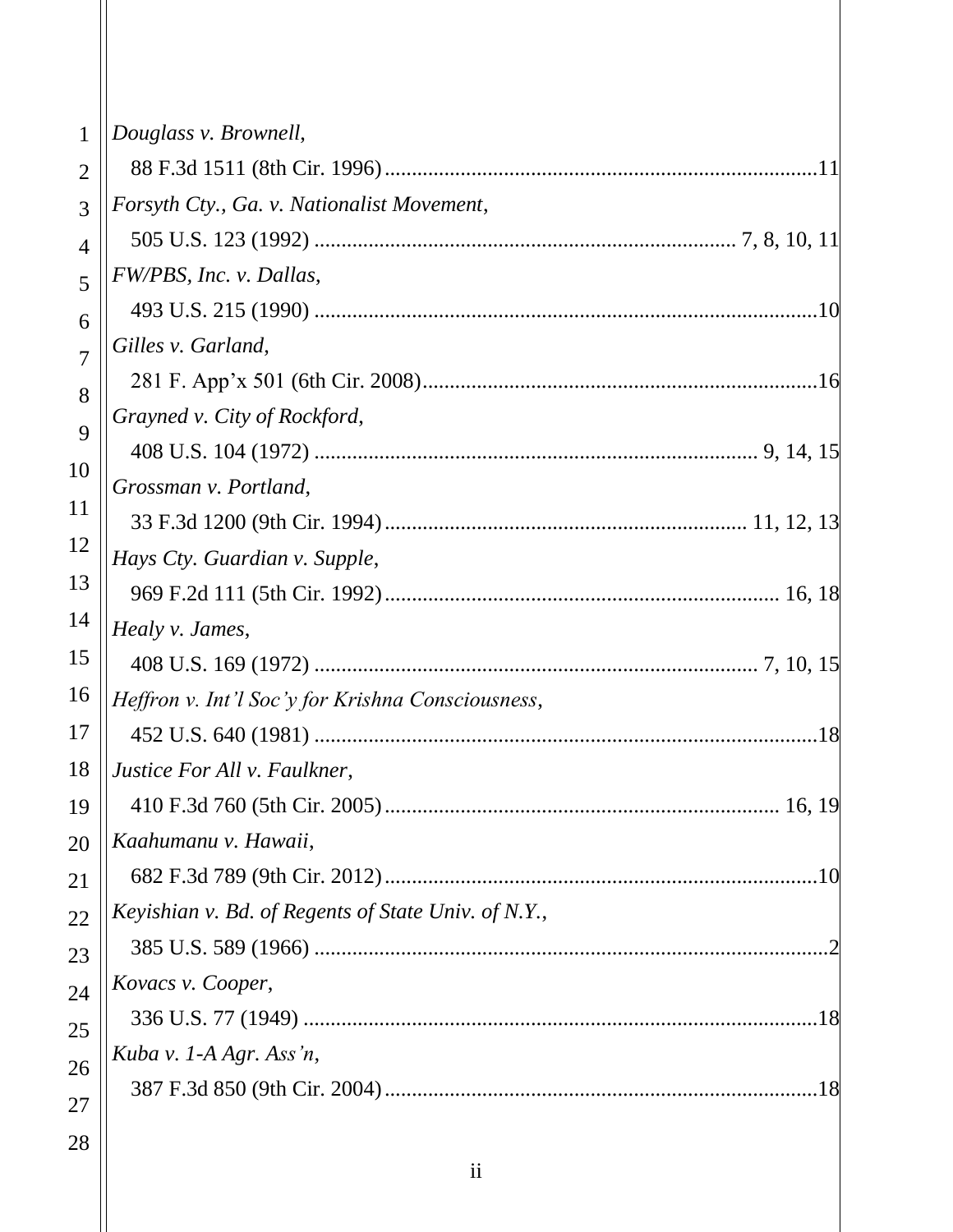| 1              | Kunz v. New York,                                    |
|----------------|------------------------------------------------------|
| $\overline{2}$ |                                                      |
| 3              | Long Beach Area Peace Network v. City of Long Beach, |
| $\overline{4}$ |                                                      |
| 5              | McGlone v. Bell,                                     |
| 6              |                                                      |
| $\overline{7}$ | Members of City Council v. Taxpayers for Vincent,    |
| 8              |                                                      |
| 9              | N.A.A.C.P. v. City of Richmond,                      |
| 10             |                                                      |
| 11             | Niemotko v. Maryland,                                |
|                |                                                      |
| 12             | OSU Student Alliance v. Ray,                         |
| 13             |                                                      |
| 14             | Perry Educ. Ass'n v. Perry Local Educators' Ass'n,   |
| 15             |                                                      |
| 16             | Pine v. City of W. Palm Beach, FL,                   |
| 17             |                                                      |
| 18             | Pleasant Grove City, Utah v. Summum,                 |
| 19             |                                                      |
| 20             | Roberts v. Haragan,                                  |
| 21             |                                                      |
| 22             | Sarre v. City of New Orleans,                        |
| 23             |                                                      |
| 24             | Shelton v. Tucker,                                   |
| 25             |                                                      |
| 26             | Shuttlesworth v. Birmingham,                         |
| 27             |                                                      |
| 28             |                                                      |

iii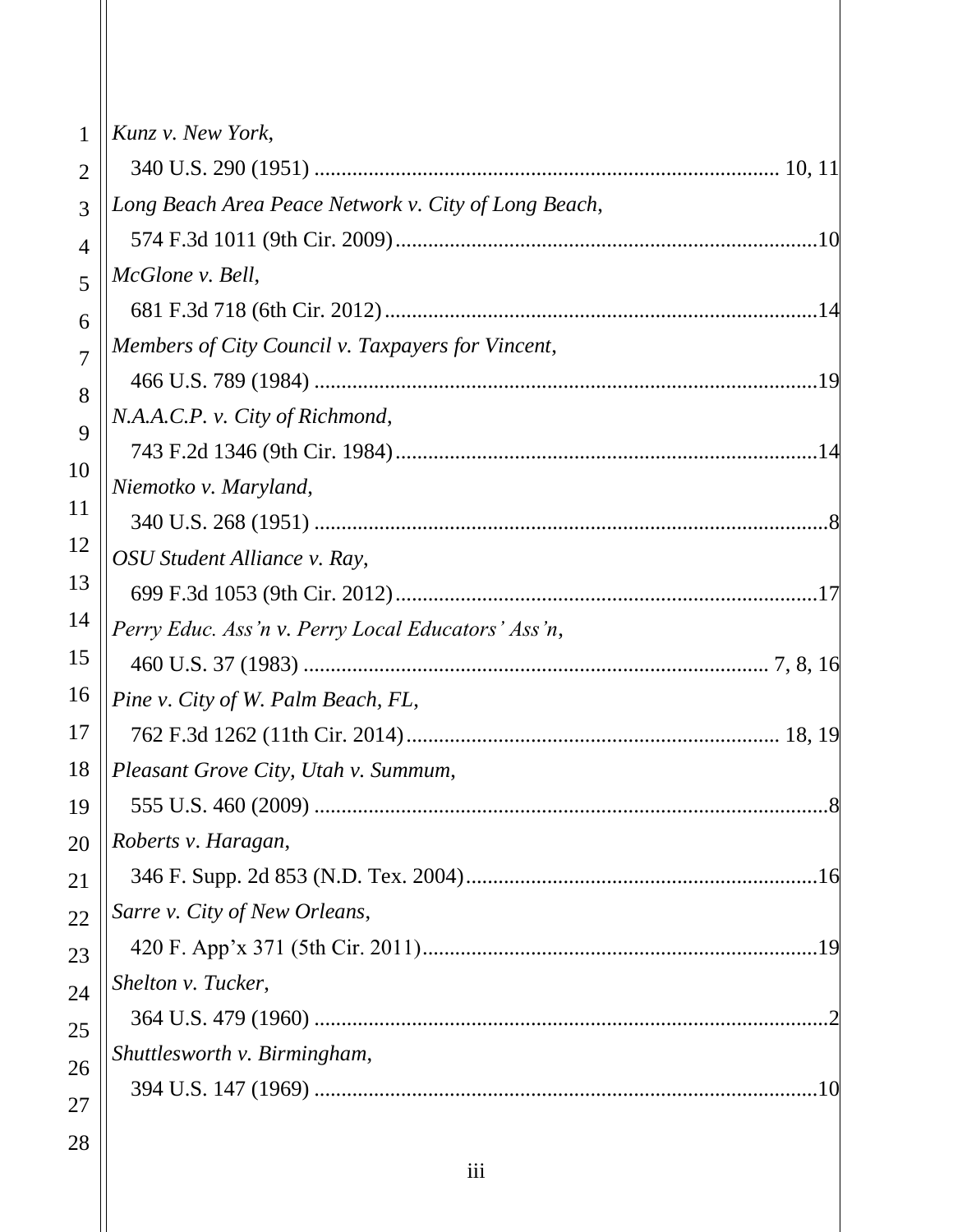| $\mathbf{1}$   | Sweezy v. New Hampshire,                                                   |  |  |  |
|----------------|----------------------------------------------------------------------------|--|--|--|
| $\overline{2}$ |                                                                            |  |  |  |
| 3              | Tinker v. Des Moines Indep. Cmty. Sch. Dist.,                              |  |  |  |
| 4              |                                                                            |  |  |  |
| 5              | Univ. of Cincinnati Chapter of Young Americans for Liberty v. Williams,    |  |  |  |
| 6              |                                                                            |  |  |  |
| $\overline{7}$ | Virginia v. Black,                                                         |  |  |  |
| 8              |                                                                            |  |  |  |
| 9              | Ward v. Rock Against Racism,                                               |  |  |  |
| 10             |                                                                            |  |  |  |
|                | Watchtower Bible & Tract Soc'y v. Stratton,                                |  |  |  |
| 11             |                                                                            |  |  |  |
| 12             | Widmar v. Vincent,                                                         |  |  |  |
| 13             |                                                                            |  |  |  |
| 14             | <b>FEDERAL STATUTES</b>                                                    |  |  |  |
| 15             |                                                                            |  |  |  |
| 16             |                                                                            |  |  |  |
| 17             | <b>OTHER</b>                                                               |  |  |  |
| 18             | Virginia Resolutions (Dec. 21, 1798), in 5 THE FOUNDERS' CONSTITUTION, 135 |  |  |  |
| 19             |                                                                            |  |  |  |
| 20             |                                                                            |  |  |  |
| 21             |                                                                            |  |  |  |
| 22             |                                                                            |  |  |  |
| 23             |                                                                            |  |  |  |
| 24             |                                                                            |  |  |  |
| 25             |                                                                            |  |  |  |
| 26             |                                                                            |  |  |  |
| 27             |                                                                            |  |  |  |
| 28             |                                                                            |  |  |  |
|                | iv                                                                         |  |  |  |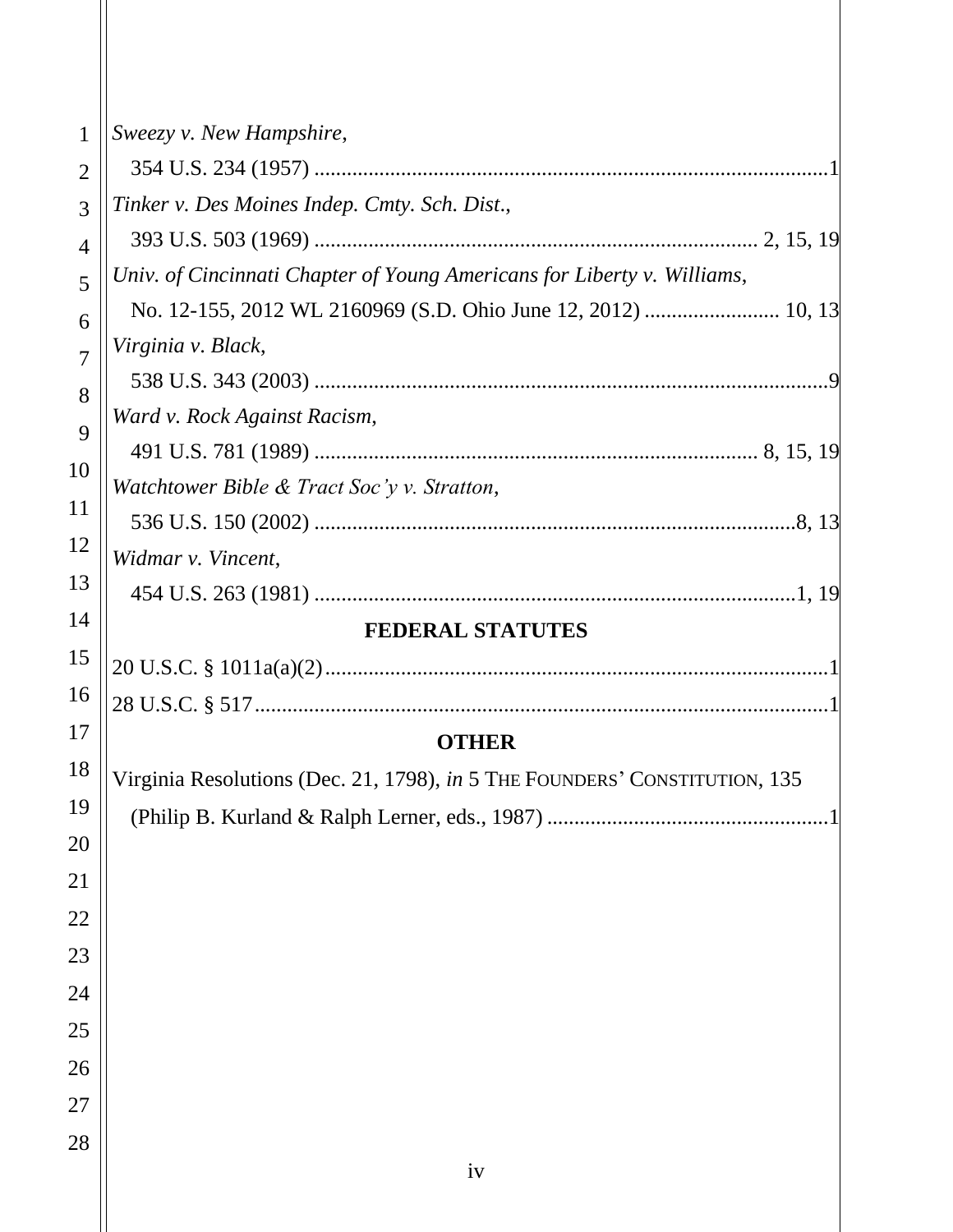### **UNITED STATES' STATEMENT OF INTEREST**

 the Department of Education is committed to ensuring that "institution[s] of higher pleaded that speech regulations imposed by Los Angeles Pierce College ("Pierce ("District") violated his First Amendment rights. The United States respectfully submits this Statement of Interest pursuant to 28 U.S.C. § 517, which authorizes the Attorney General "to attend to the interests of the United States in a suit pending in a court of the United States." In particular, education . . . facilitate the free and open exchange of ideas." 20 U.S.C. § 1011a(a)(2). In the United States' view, Plaintiff Kevin Shaw has properly College" or "College") and the Los Angeles Community College District

### **INTEREST OF THE UNITED STATES**

<span id="page-6-0"></span> The United States has an interest in protecting the individual rights free society and is the "only effectual guardian of every other right." Virginia constitutional norms." *Id.* at 267. <sup>1</sup><br>
<sup>1</sup><br>
28 U.S.C. § 517, which authorizes the Atto<br>
18 U.S.C. § 517, which authorizes the Atto<br>
of the United States in a suit pending in a c<br>
the Department of Education is committed<br>
<sup>1</sup><br>
1011a(a)(2). In the United St guaranteed by the First Amendment. The right to free speech lies at the heart of a Resolutions (Dec. 21, 1798), *in* 5 THE FOUNDERS' CONSTITUTION, 135, 136 (Philip B. Kurland & Ralph Lerner, eds., 1987). State-run colleges and universities are no exception from this rule, especially since "the campus of a public university, at least for its students, possesses many of the characteristics of a public forum." *Widmar v. Vincent*, 454 U.S. 263, 267 n.5 (1981). Thus, public universities have "an obligation to justify [their] discriminations and exclusions under applicable

 The United States has a significant interest in the vigilant protection of will stagnate and die." *Sweezy v. New Hampshire*, 354 U.S. 234, 250 (1957). constitutional freedoms in institutions of higher learning. As the Supreme Court has noted, "[t]eachers and students must always remain free to inquire, to study and to evaluate, to gain new maturity and understanding; otherwise our civilization

In recent years, however, many institutions of higher education have failed to answer this call, and free speech has come under attack on campuses across the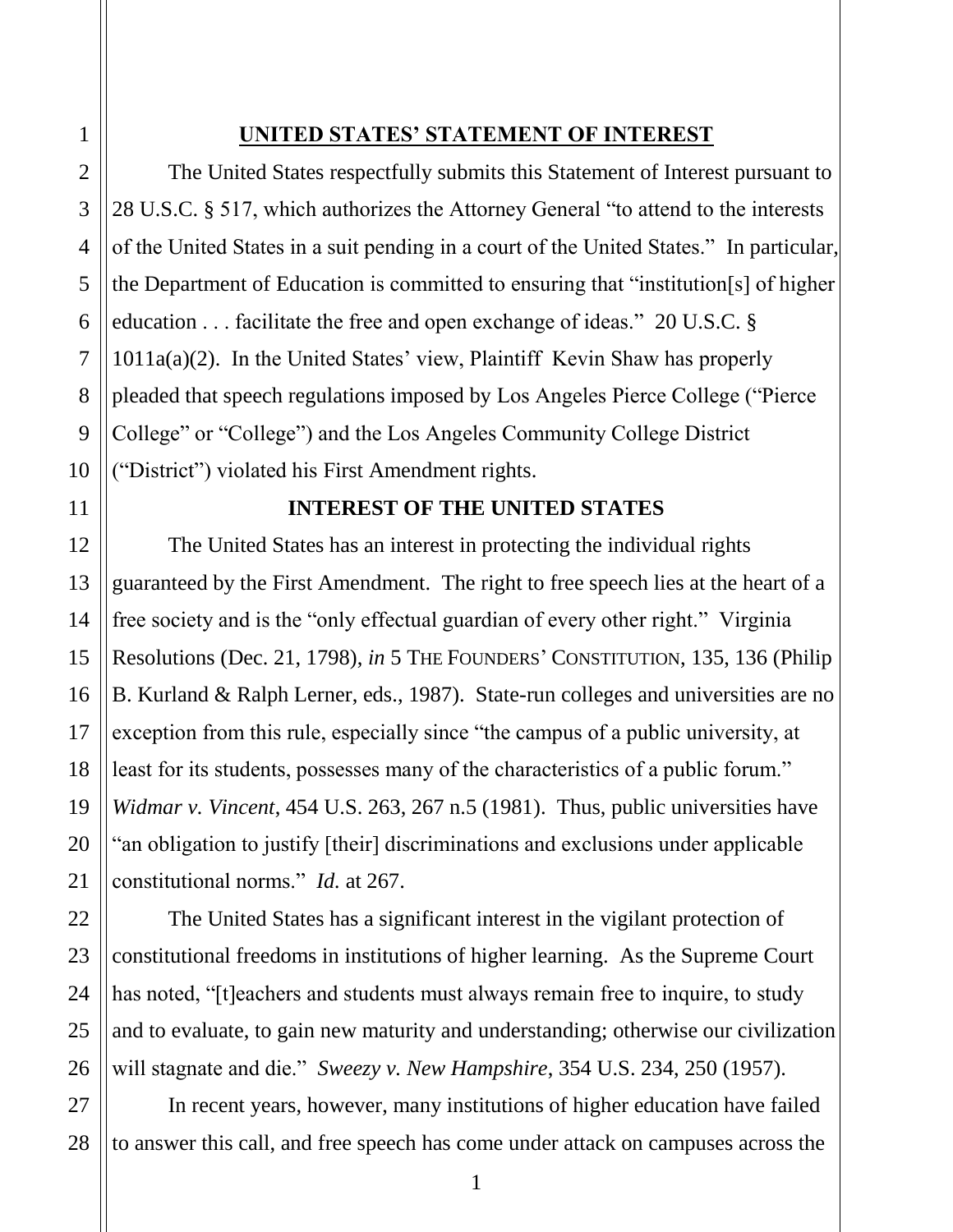country. Such failure is of grave concern because freedom of expression is "vital" on campuses. *Shelton v. Tucker*, 364 U.S. 479, 487 (1960).

<span id="page-7-0"></span> U.S. 589, 603 (1966) (citation omitted)*.* "[O]ur history says that it is this sort of hazardous freedom—this kind of openness—that is the basis of our national  this relatively permissive, often disputatious, society." *Tinker v. Des Moines*  1<br>  $\begin{array}{c}\n1 \text{ country. Such failure is of grave concern}\n\end{array}$  on campuses. *Shelton v. Tucker*, 364 U.S<br>
It is in the interest of the United St<br>
Amendment rights on campuses because<br>
leaders trained through wide exposure to<br>
discovers truth 'out of a It is in the interest of the United States to lend its voice to enforce First Amendment rights on campuses because "'[t]he Nation's future depends upon leaders trained through wide exposure to that robust exchange of ideas which discovers truth 'out of a multitude of tongues, (rather) than through any kind of authoritative selection.'" *Keyishian v. Bd. of Regents of State Univ. of N.Y.*, 385 strength and of the independence and vigor of Americans who grow up and live in *Indep. Cmty. Sch. Dist*., 393 U.S. 503, 508–509 (1969).

13

2

3

4

5

6

7

8

9

10

11

12

14

15

16

17

18

19

20

21

22

23

24

#### **FACTUAL AND PROCEDURAL BACKGROUND**

 Because the case is before the Court on a motion to dismiss, the Court must United States takes no view regarding whether Plaintiff will succeed in proving take all of Plaintiff's well-pleaded allegations as true. *See Bell Atlantic Corp. v. Twombly*, 550 U.S. 544, 555–556 (2007). Likewise, for purposes of this Statement of Interest, the United States takes Plaintiff's well-pleaded allegations as true. The these allegations at trial.

 policies and the College's published and unpublished speech policies. According to the Complaint, Plaintiff Kevin Shaw is a student at Los Angeles Pierce College, one of nine public community colleges within the Los Angeles Community College District. Doc. 1 (Complaint) ¶¶ 1, 3, 14, 28. Mr. Shaw brings facial and as-applied challenges to the District's published speech

25 26 27 Specifically, Mr. Shaw challenges Chapter IX, Article IX of the Los Angeles Community College District Rules ("District Rules"), which are promulgated and maintained by the District's Board of Trustees. Chapter IX, Article IX contains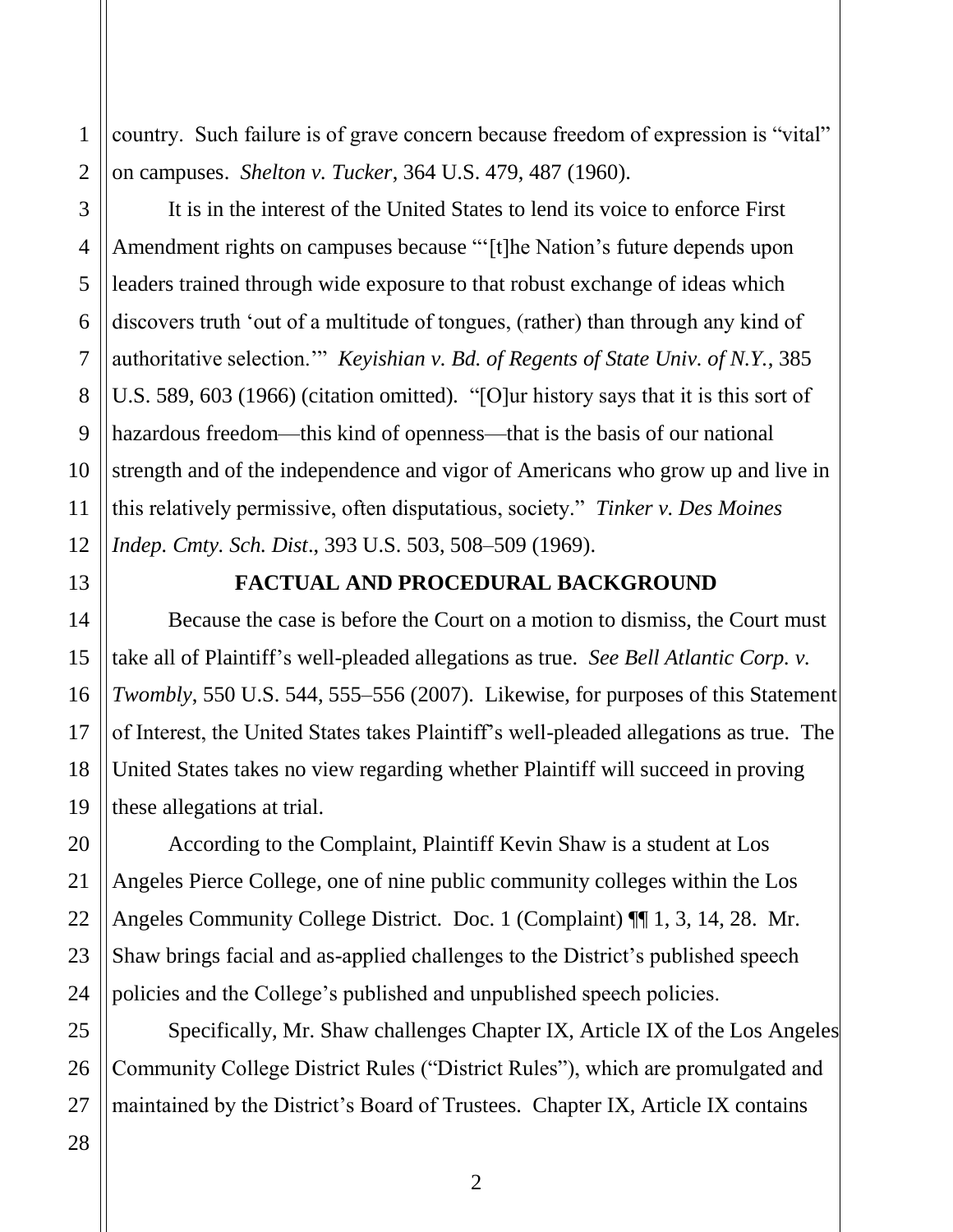2 provisions that govern freedom of speech on campuses ("District Free Speech Policy"):

| 1              | provisions that govern freedom of speech on campuses ("District Free Speech            |  |
|----------------|----------------------------------------------------------------------------------------|--|
| $\overline{c}$ | Policy":                                                                               |  |
| 3              | All of the District's colleges, except for designated Free Speech                      |  |
| 4              | Areas, are non-public fora that are not open to free speech and                        |  |
| 5              | expression, <i>id.</i> $\sqrt{ }$ 35, Ex. A at 31;                                     |  |
| 6              | Each college president may designate "Free Speech Areas" on campus                     |  |
| 7              | "for free discussion and expression by all persons," subject to content-               |  |
| 8              | neutral time, place, and manner restrictions, including "reasonable"                   |  |
| 9              | time restrictions on the use of Free Speech Areas," id. $\P$ 38, Ex. A at              |  |
| $\overline{0}$ | $32;$ and                                                                              |  |
| 1              | Students may distribute literature, including "petitions, circulars,                   |  |
| $\overline{2}$ | leaflets, newspapers, miscellaneous printed matter and other                           |  |
| 3              | materials" <i>only</i> in designated Free Speech Areas, <i>id.</i> 137, Ex. A at 31.   |  |
| 4              | Mr. Shaw alleges that Pierce College "has also adopted and enforced other              |  |
| 5              | policies and practices that severely restrict free speech and expressive activity,     |  |
| 6              | including an apparently unpublished requirement" that students wishing to utilize      |  |
| 7              | the Free Speech Area must first complete a permit application. <i>Id.</i> $\P$ 4. This |  |
| 8              | permit application contains additional rules governing campus speech ("College         |  |
| 9              | Free Speech Area Policy"). These rules can be found only on the permit                 |  |
| $\overline{0}$ | application; thus, students like Mr. Shaw are only able to learn of the College's      |  |
| $\mathbf{1}$   | particular rules governing free expression after requesting and obtaining an           |  |
| $\overline{c}$ | application form. <i>Id.</i> $\P$ 43–44. Beyond that form, students "have no public,   |  |
| 3              | generally accessible means to discern any restrictions to which they are subject or    |  |
| 4              | under which they could be punished for engaging in speech or expressive activity"      |  |
| 5              | on campus. <i>Id.</i> $\P$ 40.                                                         |  |

As printed on the permit application, the Pierce College Free Speech Area Policy states the following:

28

3

4

5

6

7

8

9

10

11

12

13

14

15

16

17

18

19

20

21

22

23

24

25

26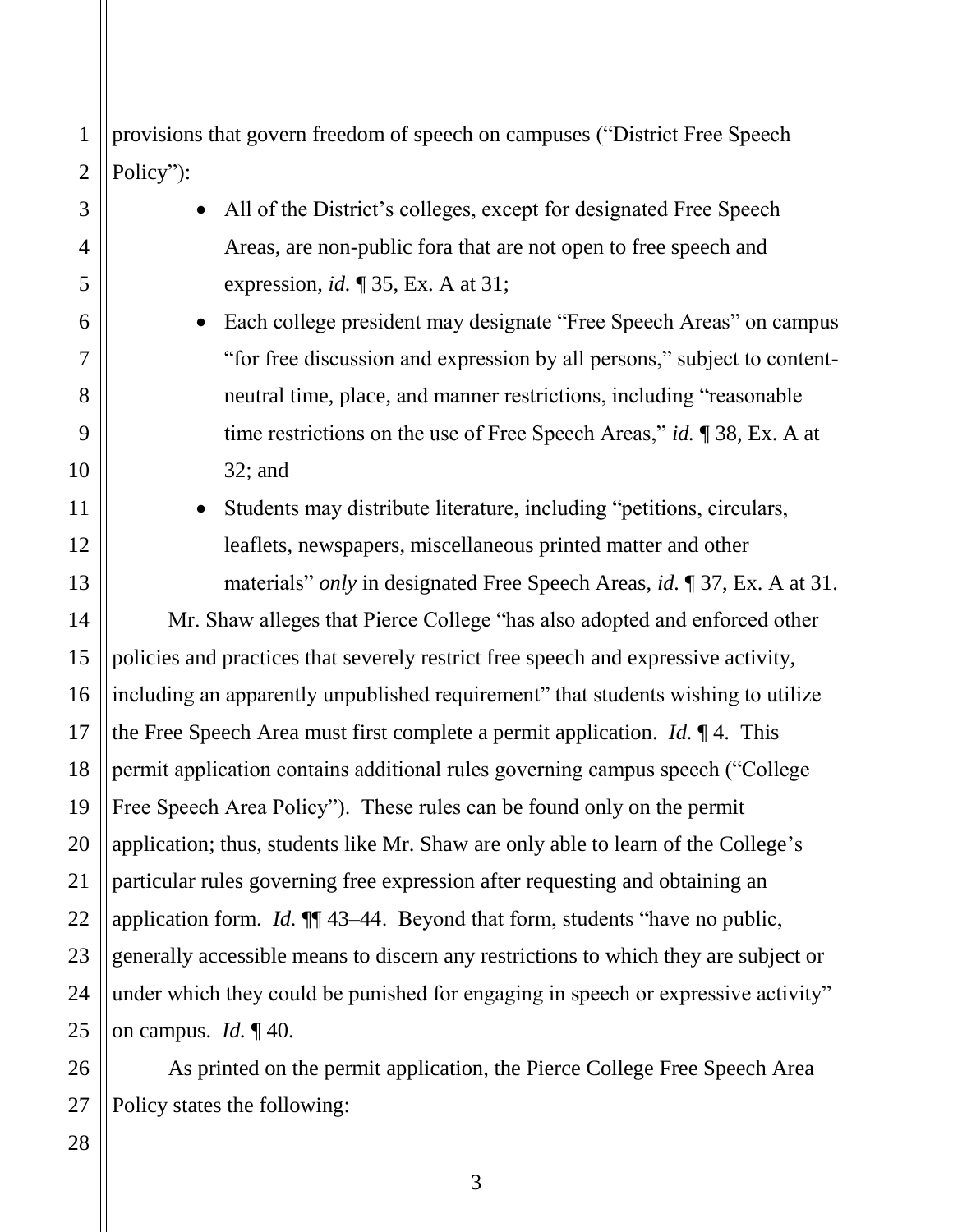geographical limits of the Free Speech Area," *id.*, Ex. C at 38; until 7:00 p.m. on Monday through Friday, *id.*, Ex. C at 37; and • Students wishing to distribute materials in the Free Speech Area must According to Mr. Shaw, the College does not limit in any way the discretion of by reference to dotted lines on an attached map. *Id.*, Ex. C at 37. These lines According to Mr. Shaw, the geographic restriction is not tied to any interest of the College because the College "has many open areas and sidewalks beyond the Free disrupt the operations of the campus or the college's educational functions." <sup>1</sup> The college has one (1) Free Speech Area<br>
for free speech and gathering of signatures.<br>
<sup>2</sup> "[D]istribution [of materials] shall take pla<br>
geographical limits of the Free Speech Are<br> **Permitted students may utilize the** 2 3 4 5 6 7 8 9 10 11 12 13 14 15 16 17 18 19 20 21 22 23 24 25 • "The college has one (1) Free Speech Area" on campus "designated for free speech and gathering of signatures," *id.*, Ex. C at 36–37; • "[D]istribution [of materials] shall take place only within the Permitted students may utilize the Free Speech Area from 9:00 a.m. provide to the Vice President of the Student Services Office ("Student Services") the name and address of the organization, the name(s) of the distributor(s), and the date and time of distribution, *id.* ¶ 8, Ex. C at 36. administrators to approve or reject applications submitted by students. *Id*. ¶ 50. The permit application also identifies the location of the Free Speech Area delineate an area "comprising approximately 616 feet," which is "approximately .003% of the total area of Pierce College's 426 acres, and approximately .007% of the main area of campus featured in Pierce's online campus map." *Id.* ¶ 46. Speech Area where student speech, expressive activity, and distribution of literature would not interfere with or disturb access to college buildings or sidewalks, impede vehicular or pedestrian traffic, or in any way substantially *Id*. ¶ 54.

The College enforces these speech restrictions through its Standards of Student Conduct. Those standards require students to conform to District Rules

27 28

26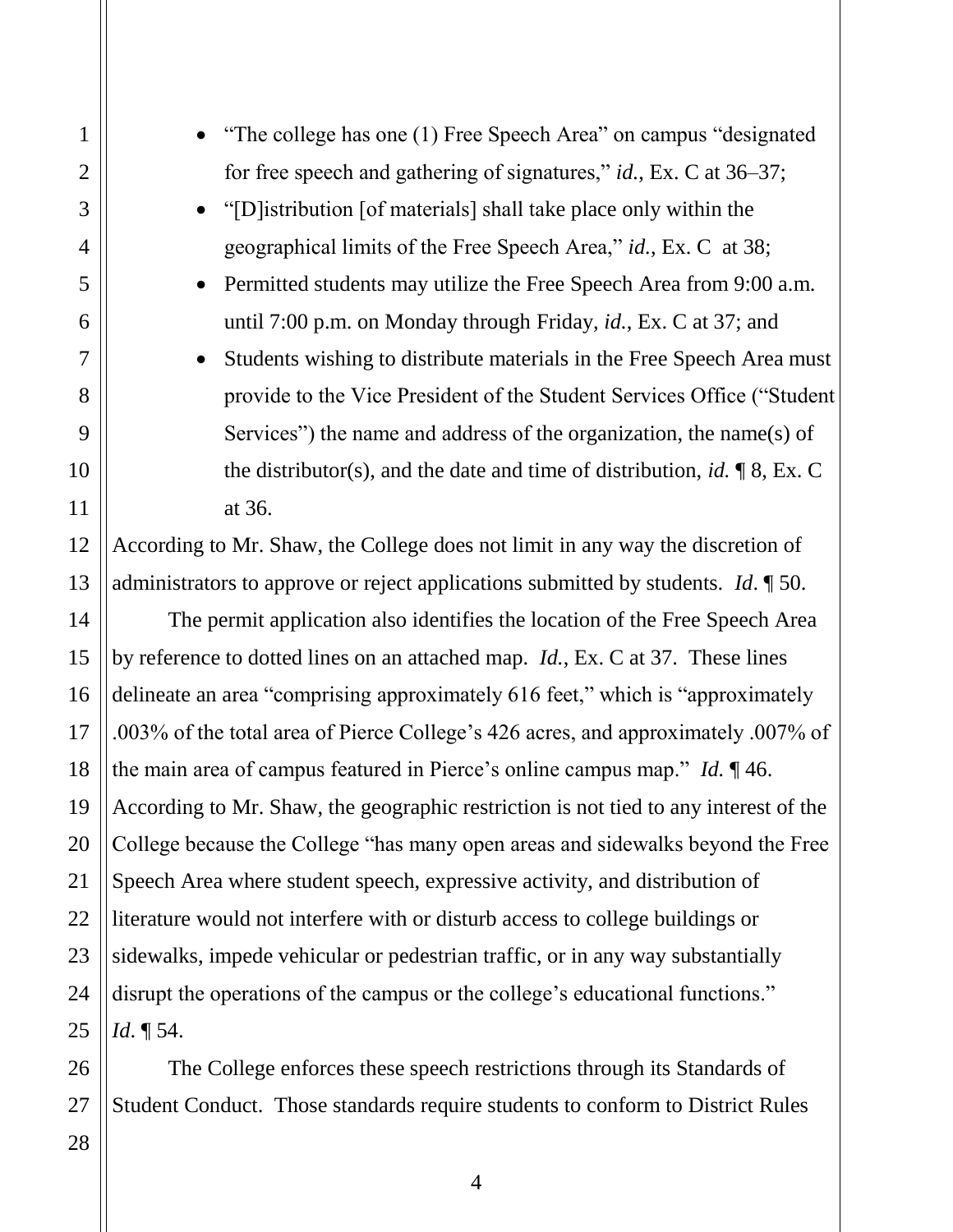(including the speech rules) and state that violation of the rules will result in disciplinary action. *Id*. ¶ 55.

 Mr. Shaw alleges that the College enforces these rules in a manner that unconstitutionally limits student speech. On November 2, 2016, Shaw and two other individuals set up a table on an area of campus known as the "Mall" to distribute Spanish-language copies of the United States Constitution and to discuss 1<br>
1 (including the speech rules) and state that violation of the rules v<br>
disciplinary action. *Id.* ¶ 55.<br>
Mr. Shaw alleges that the College enforces these rules in a<br>
1 unconstitutionally limits student speech. On Nove free speech issues with students. *Id*. ¶¶ 56–57. Although the table was outside of the Free Speech Area, Mr. Shaw was not disrupting any campus operations or interfering with foot traffic while distributing copies of the Constitution. *Id*. ¶¶ 57– 58.

 Shortly after Mr. Shaw set up his table, an administrator told him that he was *Id*. **[60.** The administrator "insisted that Shaw accompany him into a building so administrator "what would happen if he refused to accompany him into the building and continued his expressive activity in his current location, he was told that he would be asked to leave the campus." *Id.* ¶ 61. Mr. Shaw complied with not permitted to engage in free speech outside the designated Free Speech Area and that he needed to complete a permit application to use the Free Speech Area. that Shaw could complete a permit application." *Id*. Upon asking the the administrator's instructions and completed a permit application.

 Approximately two weeks after that incident, Mr. Shaw again attempted to Speech Area," uninterrupted by administrators. *Id.* During this time, Mr. Shaw witnessed a large protest form outside the Free Speech Area. *Id.* Mr. Shaw prohibiting it in others. *Id.* ¶ 67. distribute materials outside the Free Speech Area. *Id*. ¶ 66. He distributed materials "for several hours in an open, grassy area of campus outside the Free therefore alleges that the College enforces its speech restrictions "selectively and unevenly" by allowing speech outside the designated area in some instances but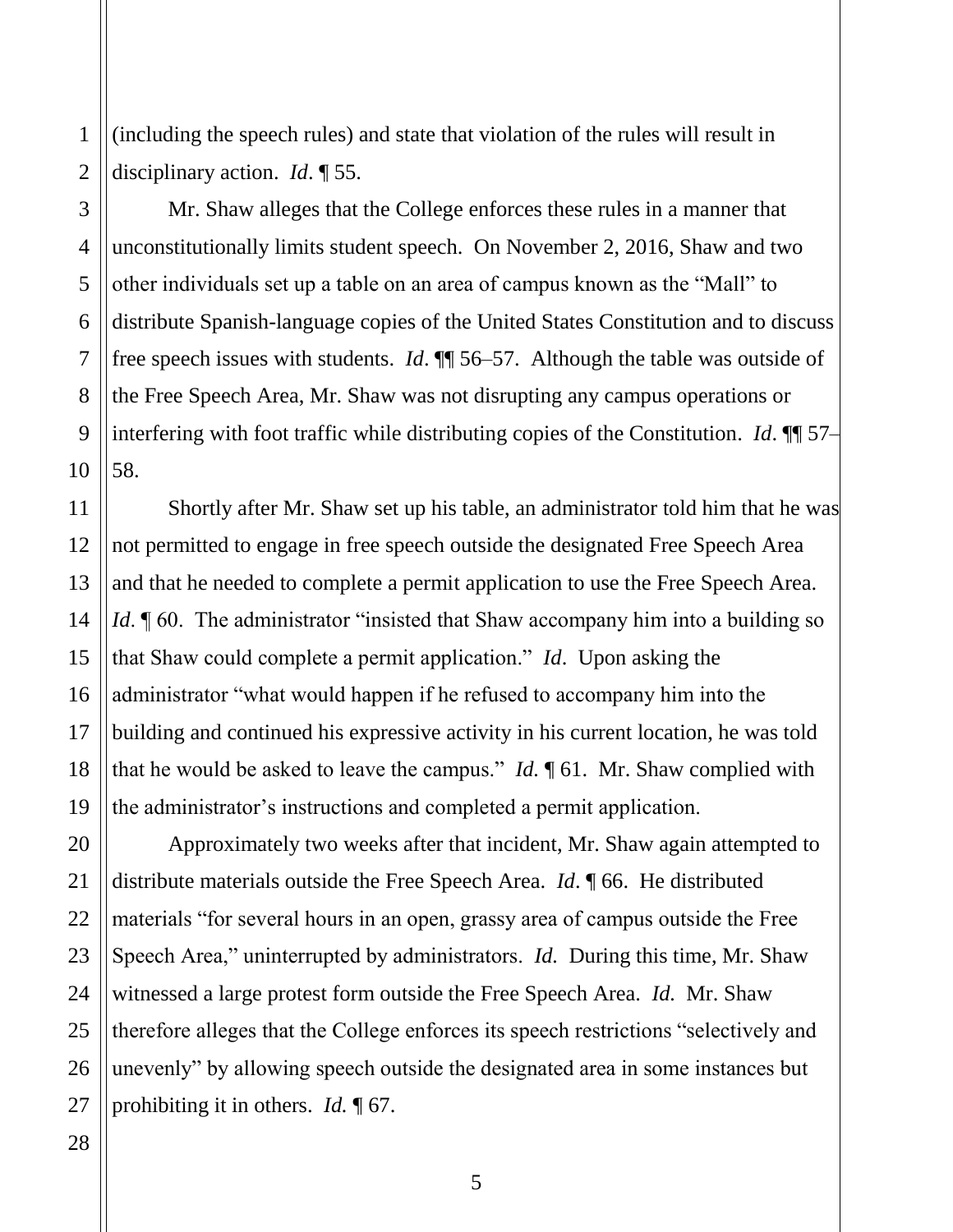3

4

5

6

 Mr. Shaw engaged with administrators at length regarding his desire to engage in free speech. He informed them that he did not intend to block access to is done a copy of the policy and a permit is handed to each person that comes into any buildings, use amplified sound, or disrupt College operations. *Id.* ¶ 65. He also sought a copy of the College's speech policies. *Id*. ¶ 71. In response to this request, an administrator informed Mr. Shaw that those who wanted "to use the free speech area are asked to fill out a free speech use form" and that "[o]nce that our office." *Id.* ¶ 74.

 College Free Speech Area Policy and the permit application that he had submitted leave the office that Defendants begrudgingly provided him with a copy of the Mr. Shaw attempted on three occasions thereafter to obtain a copy of the on November 2, 2016, from the Associated Student Organization office. *Id.* **[1]** 77–80. According to the Complaint, it was only when Mr. Shaw refused to policy and his application. *Id.* ¶ 80–85.

 its speech rules prevented him from speaking on campus and distributing materials, and that this conduct infringed on his rights under the First Amendment. Mr. Shaw further alleges that he wants to petition for signatures and distribute literature on campus without seeking prior authorization and without being limited to the 616- square-foot Free Speech Area. *Id*. ¶ 88. But he fears doing so because enforcement of the College's policies could result in discipline under the Standard 1 Mr. Shaw engaged with administrators at lead<br>
1 angage in free speech. He informed them that he c<br>
1 any buildings, use amplified sound, or disrupt Coll<br>
1 also sought a copy of the College's speech policies<br>
5 request, Mr. Shaw subsequently filed suit, alleging that the College's enforcement of of Student Conduct or his removal from campus by the sheriff's office. *Id.* 

 the requirement that he seek permission before using the Free Speech Area and (2) College officials, have moved to dismiss the Complaint. Doc. 22 (Defendants' Notice of Motion and Motion to Dismiss).<br>6 In the Complaint, Mr. Shaw challenges, both on their face and as applied, (1) the limitation of speech to the small Free Speech Area. *Id*. Defendants, various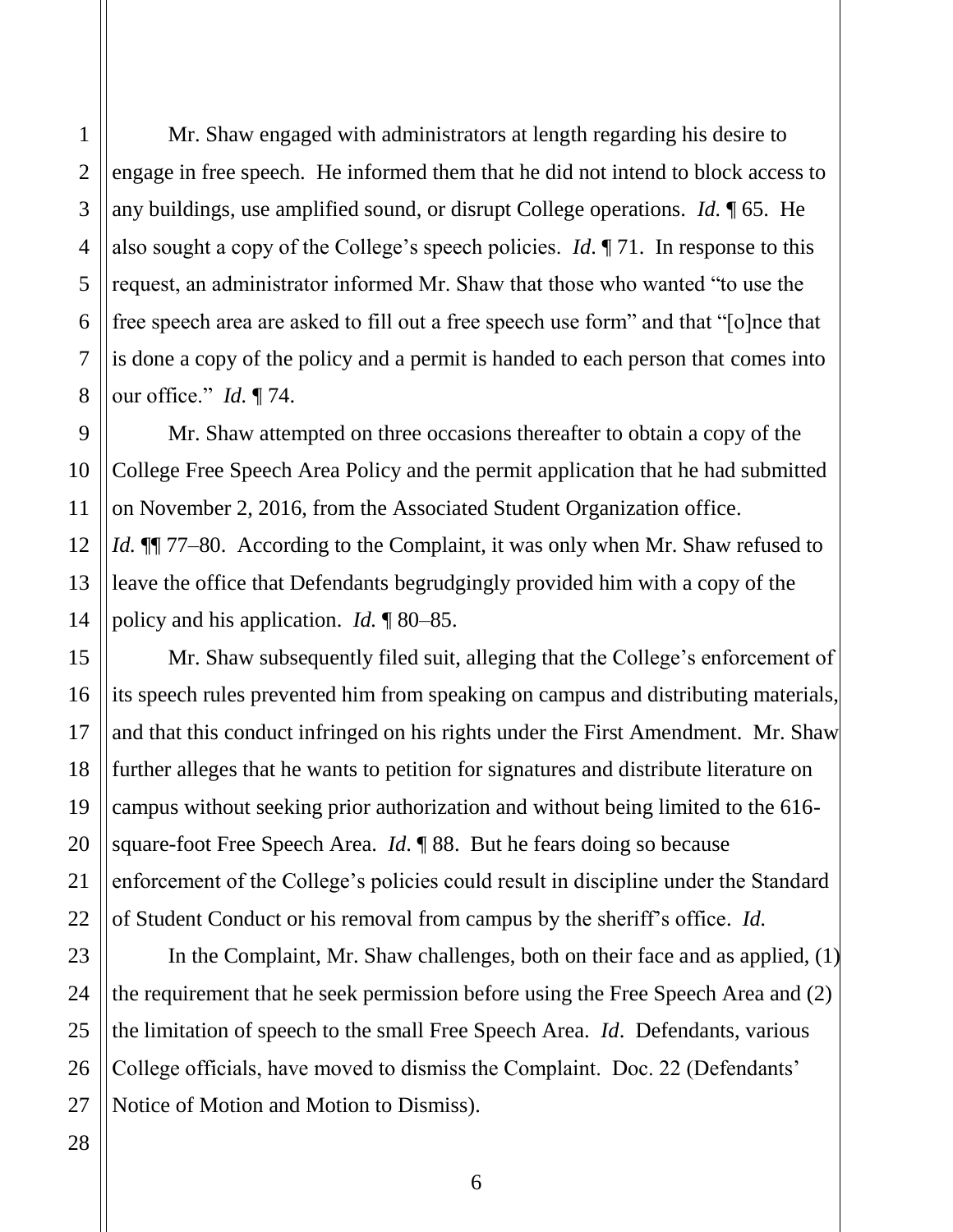<span id="page-12-0"></span> qualified immunity issues raised in Defendants' motion to dismiss. *Id.* at 3–10, 22–25. Taking the facts alleged as true, the United States is of the view, for the The United States does not address the Eleventh Amendment, standing, or reasons below, that Plaintiff has stated claims for violations of the First Amendment.

#### **DISCUSSION**

 The free speech protections of the First Amendment are as applicable to prior restraints that were not narrowly tailored to further a significant government interest and failed to provide other alternative channels of communications. Mr. State-run colleges as they are to any other government institution. *Healy v. James*, 408 U.S. 169, 180 (1972). Mr. Shaw's allegations, if proven, demonstrate that Pierce College's speech policies and practices, which the College applied to deny Mr. Shaw his right to engage in expressive activity in a public forum, imposed Shaw has therefore stated claims under the First Amendment.

# **I. PLAINTIFF ADEQUATELY PLEADED THAT THE DISTRICT AND COLLEGE SPEECH RESTRICTIONS VIOLATE THE FIRST AMENDMENT**

 by tradition or designation. *Id*. at 45. Under the First Amendment, the power of the government to regulate speech on college and university campuses is contingent on the character of the forum in question. *Perry Educ. Ass'n v. Perry Local Educators' Ass'n*, 460 U.S. 37, 44 (1983) ("The existence of a right of access to public property and the standard by which limitations upon such a right must be evaluated differ depending on the character of the property at issue."). A "public forum" is "public property which the state has opened for use by the public as a place for expressive activity," either

The government may impose permitting requirements on expressive activity in a public forum to manage competing uses of the space. *Forsyth Cty., Ga,. v. Nationalist Movement*, 505 U.S. 123, 130 (1992). However, there is a heavy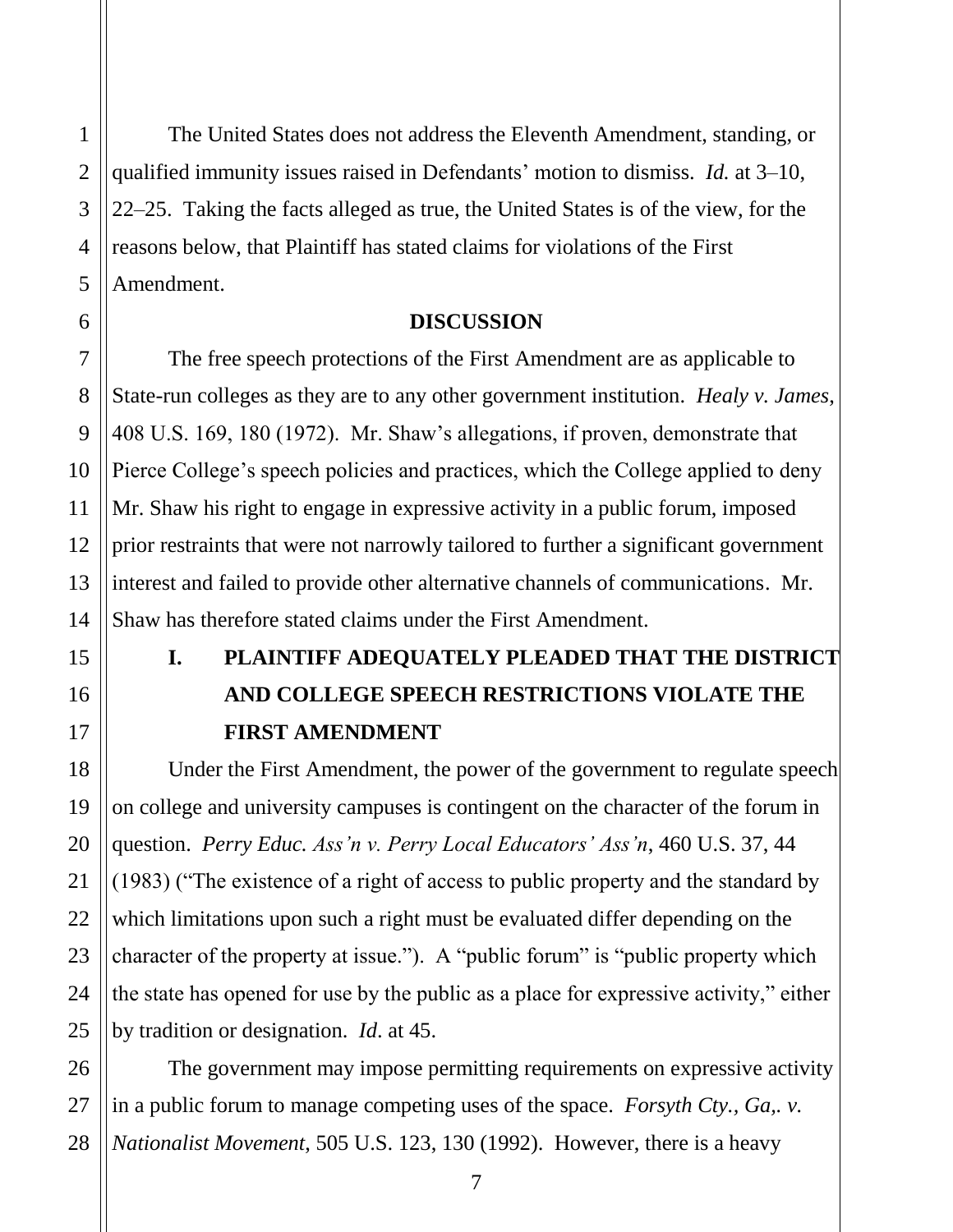<span id="page-13-0"></span> inform the government of her desire to speak to her neighbors and then obtain a ordinances which required that permits be obtained from local officials as a presumption against the validity of prior restraints, *id.*, because "[i]t is offensive not only to the values protected by the First Amendment, but to the very notion of a free society—that in the context of everyday public discourse a citizen must first permit to do so," *Watchtower Bible & Tract Soc'y v. Stratton*, 536 U.S. 150, 165– 66 (2002). Thus, the Supreme Court has repeatedly "condemned statutes and prerequisite to the use of public places, on the grounds that a license requirement constituted a prior restraint on freedom of speech . . . and, in the absence of narrowly drawn, reasonable and definite standards for the officials to follow, must be invalid." *Niemotko v. Maryland*, 340 U.S. 268, 271 (1951).

 tailored to serve a compelling government interest and restrictions based on 469 (2009) (citations omitted); *see also Ward v. Rock Against Racism*, 491 U.S. content-neutral time, place, and manner restrictions must be narrowly tailored to Furthermore, in a "public forum," the government may impose "[r]easonable time, place, and manner restrictions . . . but any restriction based on the content of the speech must satisfy strict scrutiny, that is, the restriction must be narrowly viewpoint are prohibited." *Pleasant Grove City, Utah v. Summum*, 555 U.S. 460, 781, 791 (1989); *Perry Educ. Ass'n*, 460 U.S. at 45. In such a forum, even achieve a significant government interest and "leave open ample alternative channels of communication." *Perry Educ. Ass'n*, 460 U.S. at 45; *Ward*, 491 U.S. at 791.

 expression and speech, it is a designated public forum. *See Bloedorn v*. *Grube*, 631 F.3d 1218, 1231 (11th Cir. 2011). Pierce College also has adopted an The District Free Speech Policy designates the College's Free Speech Area as a public forum "for free discussion and expression by all persons." Doc. 1, Ex. A at 30. Because the Free Speech Area has been intentionally opened up for unpublished Free Speech Area Policy that, together with the District Free Speech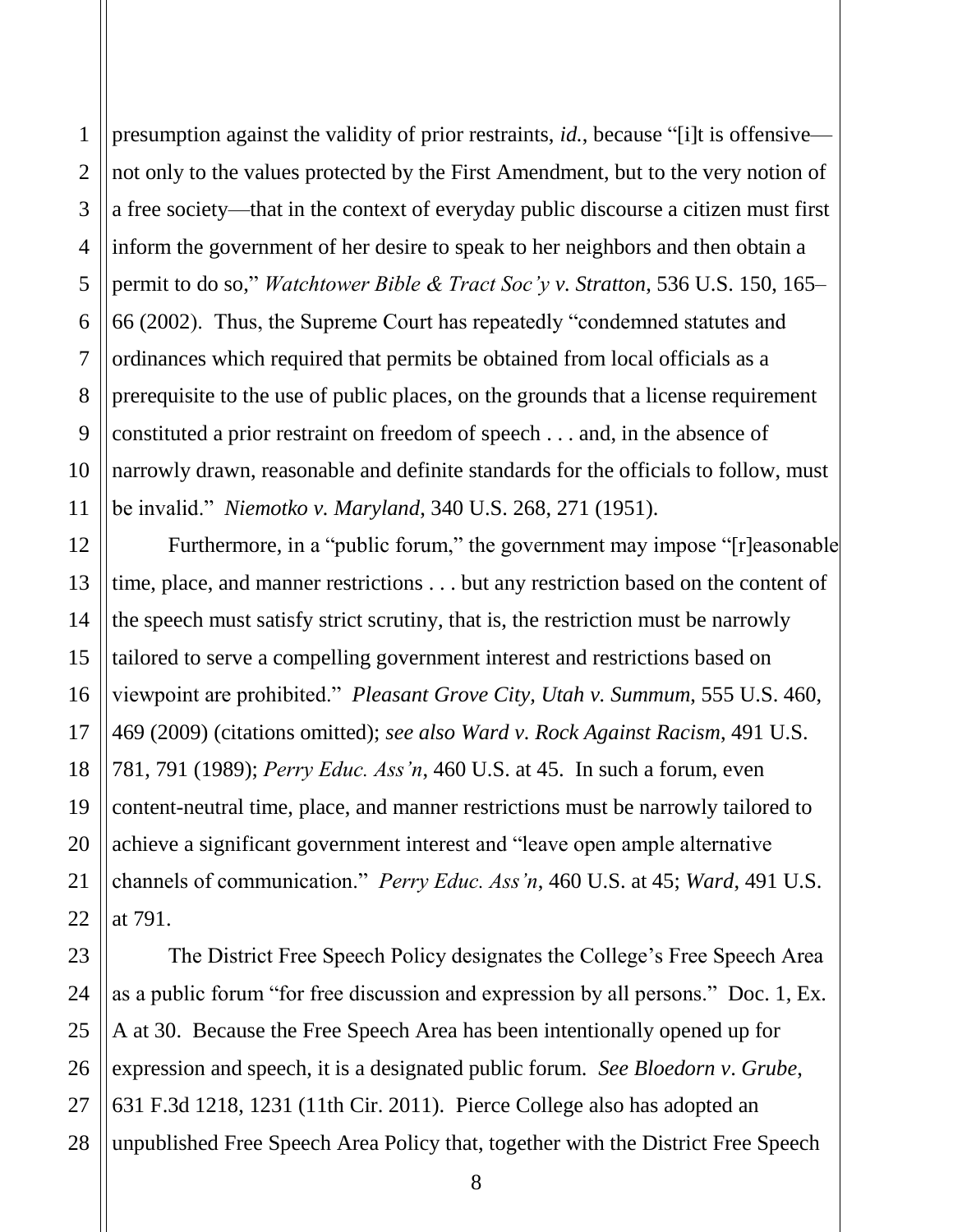Policy, limits student expression to the Free Speech Area and requires students to secure permission to utilize the Free Speech Area from College administrators by submitting a permit application in advance. *Id.* ¶ 4, Ex. C.

<span id="page-14-0"></span> Taken as true, Mr. Shaw's allegations state a claim that the College's speech communication.<sup>1</sup> Policy, limits student expression to the Free Speech Area and require<br>
secure permission to utilize the Free Speech Area from College ad<br>
submitting a permit application in advance. *Id.* ¶ 4, Ex. C.<br>
Taken as true, Mr. Sh restrictions are constitutionally infirm in two key respects. First, they create an unconstitutional prior restraint on speech in the Free Speech Area. Second, in all events, they are not valid time, place, and manner restrictions because they are not narrowly tailored and do not leave open ample alternative channels of

### **A. The Permitting Requirement Creates An Unconstitutional Prior Restraint**

 validity of prior restraints, which "make[] the peaceful enjoyment of freedoms Under the First Amendment, there is a heavy presumption against the

i<br>L

<sup>&</sup>lt;sup>1</sup> There is no dispute that public educational institutions have a significant interest in ensuring that speech is not used to jeopardize the ordinary function and educate its students; conduct that substantially interferes with the mission is, environment, and true threats. *See Chaplinsky v*. *New Hampshire*, 315 U.S. 568, communicate a serious expression of an intent to commit an act of unlawful order of classes and other educational activities. *See Grayned v. City of Rockford*, 408 U.S. 104, 118 (1972). In the light of these significant government interests, courts have noted that a school policy that "prohibits speech that would substantially interfere with a student's educational performance, may" be constitutionally permissible because "[t]he primary function of a public school is to almost by definition, disruptive to the school environment." *DeJohn v. Temple Univ.*, 537 F.3d 301, 320 n.22 (3d Cir. 2008). Moreover, certain content-based restrictions on speech are permissible in any public setting. For example, public colleges can restrict fighting words, harassing speech that creates a hostile 572 (1942) (defining fighting words as those which "by their very utterance inflict injury or tend to incite an immediate breach of the peace"); *Davis v*. *Monroe Cty. Bd. of Educ.*, 526 U.S. 629, 651 (1999) (establishing liability standards for damages under Title IX based on school district's failure to respond to hostile environment created by student-on-student sexual harassment); *Virginia v*. *Black*, 538 U.S. 343, 359 (2003) (defining true threats as speech that intends "to violence to a particular individual or group of individuals") (citation omitted).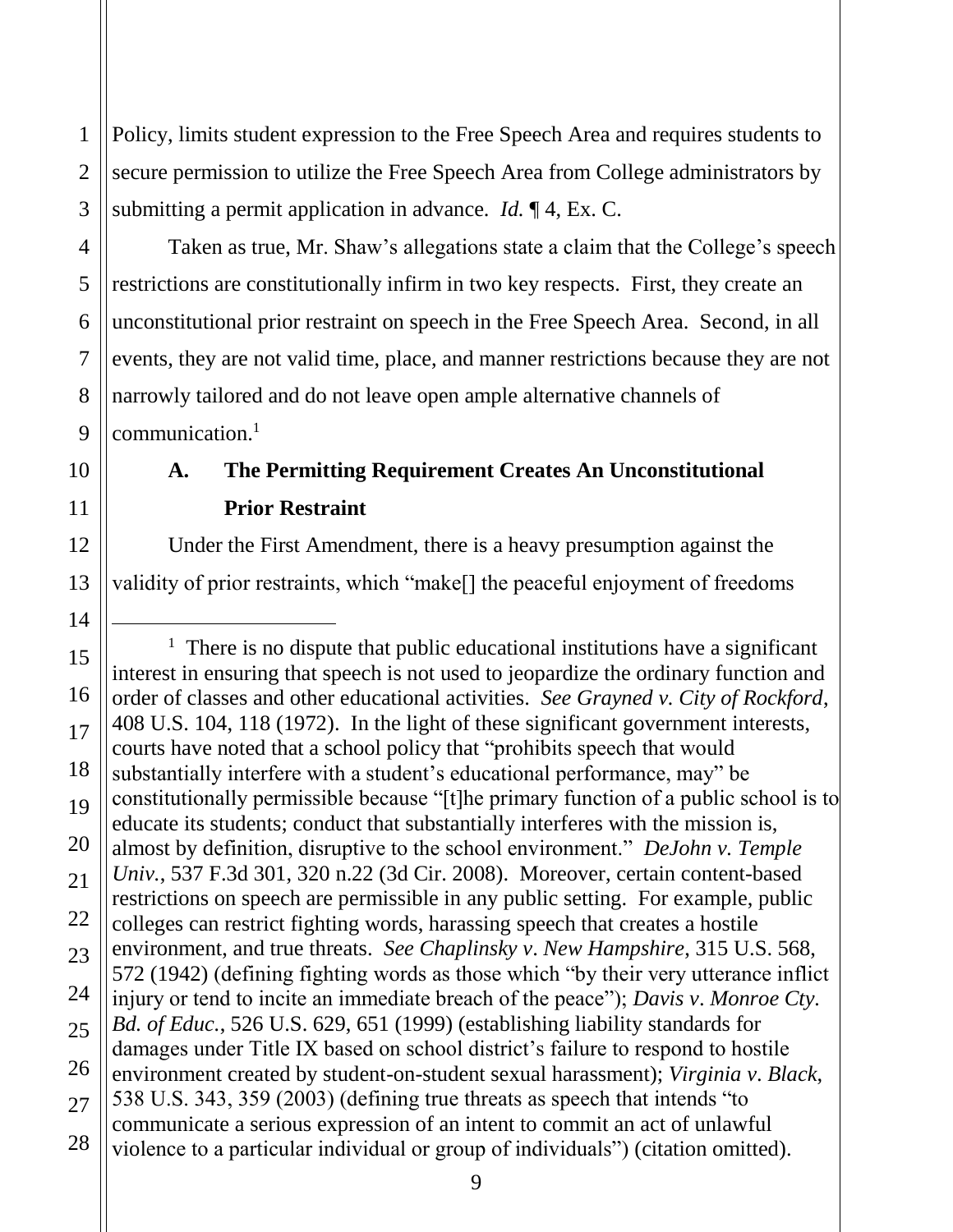<span id="page-15-0"></span> public places for First Amendment Activities*." Univ. of Cincinnati Chapter of* 2 3 4 which the Constitution guarantees contingent upon the uncontrolled will of an official—as by requiring a permit or license which may be granted or withheld in the discretion of such official." *Shuttlesworth v. Birmingham*, 394 U.S. 147, 151 (1969); *see also Forsyth Cty.,* 505 U.S. at 130; *FW/PBS, Inc. v. Dallas*, 493 U.S. 215, 225 (1990). "A prior restraint is any government restriction that vests an administrative official with discretionary power to control in advance the use of *Young Americans for Liberty v. Williams*, No. 12-155, 2012 WL 2160969 at \*6 (S.D. Ohio June 12, 2012) (citing *Kunz v. New York*, 340 U.S. 290, 293–294  $(1951)$ ).

 on a permitting or licensing official," *Long Beach Area Peace Network v. City of*  arbitrary enforcement, and viewpoint discrimination, which is often difficult to permitting requirement that operates as a prior restraint "must contain narrow, objective, and definite standards to guide the licensing authority." *Forsyth Cty.*, *Healy*, 408 U.S. at 184. The Supreme Court has therefore permitted parties to impermissible risk of suppression of ideas, such as an ordinance that delegates overly broad discretion to the decisionmaker." *Forsyth Cty.*, 505 U.S. at 129. Which the Constitution guarantees contingent upon the uncontrolled<br>
1 official—as by requiring a permit or license which may be granted of<br>
1 due discretion of such official." *Shuttlesworth v. Birmingham*, 394 U<br>
1 (1969) The First Amendment prohibits "regulations that confer unbridled discretion *Long Beach*, 574 F.3d 1011, 1025 (9th Cir. 2009), because they invite favoritism, detect, *Kaahumanu v. Hawaii*, 682 F.3d 789, 807 (9th Cir. 2012). Thus, any 505 U.S. at 131 (internal quotation marks and citation omitted). Indeed, a heavy burden rests on the college to demonstrate the propriety of any prior restraints. challenge permitting requirements "in cases where every application creates an

 As alleged in the Complaint, three aspects of the College's permitting requirements for the Free Speech Area are facially unconstitutional. First, Mr. Shaw alleges that the College's permitting system gives College administrators unlimited discretion to grant or deny permits. Doc.  $1 \sqrt{\frac{1}{2}}$  52, 111. Courts have routinely struck down permitting schemes that, like the scheme at issue here,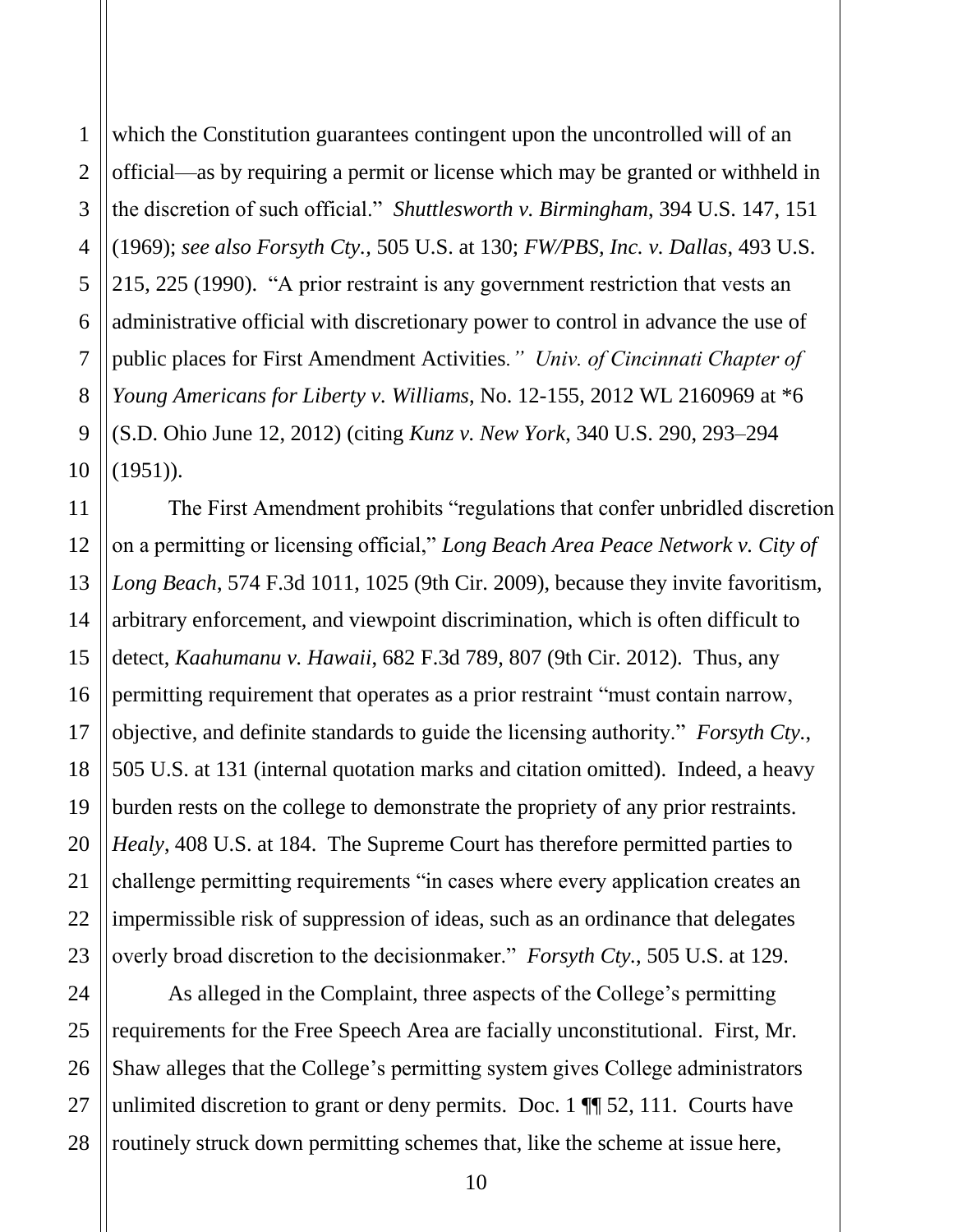<span id="page-16-0"></span> placing unbridled discretion in the hands of a government official or agency in an administrative official discretion to grant or withhold a permit upon broad and of abridgment of our precious First Amendment freedoms is too great to be Fraction and fail to identify objective<br>
2 the licensing authority to apply. *See City of Lakewood*<br>
2 co., 486 U.S. 750, 757 (1988) ("[1] the area of free ex<br>
placing unbridled discretion in the hands of a governm<br>
5 con confer unbridled discretion and fail to identify objective and narrow standards for the licensing authority to apply. *See City of Lakewood v*. *Plain Dealer Publishing Co.*, 486 U.S. 750, 757 (1988) ("[I]n the area of free expression a licensing statute constitutes a prior restraint and may result in censorship") (citation omitted); *Kunz*, 340 U.S. at 294 ("[W]e have consistently condemned licensing systems which vest criteria unrelated to proper regulation of public places") (citation omitted); *cf. Bowman v*. *White*, 444 F.3d 967, 981 (8th Cir. 2006) (upholding permitting scheme because the rule "grants the University the right to deny or revoke a permit for the use of a space by a Non-University Entity only for limited reasons, such as interference with the educational activities of the institution"). This is true because "[i]f the permit scheme involves appraisal of facts, the exercise of judgment, and the formation of an opinion by the licensing authority, the danger of censorship permitted." *Forsyth Cty.*, 505 U.S. 123 at 131 (internal quotation marks and citations omitted).

 group and regardless of whether an applicant's speech is likely to draw a crowd. requirements to small groups "posing no threat to the safety, order, and *Douglass v. Brownell*, 88 F.3d 1511, 1524 (8th Cir. 1996), groups of "six to eight," Second, the College's rules require all speakers to apply for and obtain a permit, regardless of whether the applicants plan to speak alone or as part of a Courts have rejected this sort of "unflinching application" of permitting accessibility of streets and sidewalks," *Cox v. City of Charleston*, 416 F.3d 281, 285–287 (4th Cir. 2005), on the ground that such rules are not narrowly tailored, *Burk v*. *Augusta-Richmond Cty.*, 365 F.3d 1247, 1255 n.13 (11th Cir. 2004). Thus, courts have invalidated permitting requirements for small groups, *Boardley v. Dep't of Interior*, 615 F.3d 508, 520–523 (D.D.C. 2010), including groups of ten,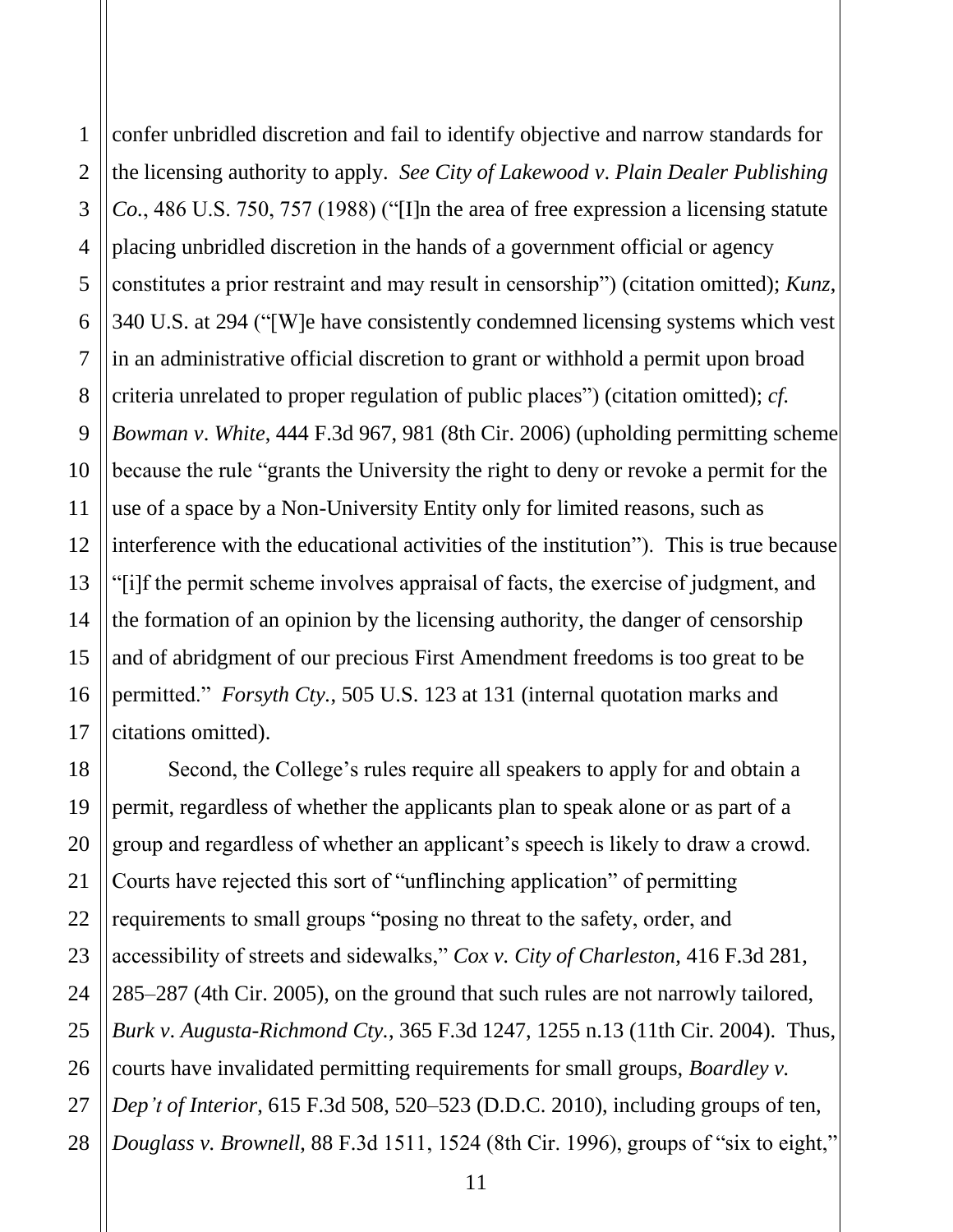*Grossman v. City of Portland*, 33 F.3d 1200, 1205–1208 (9th Cir. 1994), groups of three, *Cox*, 416 F.3d at 286, and groups of two, *Cmty. for Creative Non-Violence v. Turner*, 893 F.2d 1387, 1392 (D.D.C. 1990).

<span id="page-17-0"></span> to make any address, in a [public] park." 33 F.3d at 1201. The city applied that engaged in "a small, peaceful anti-nuclear protest." *Id.* at 1202. That person 1 *Grossman v. City of Portland*, 33 F.3d 1<br>
three, *Cox*, 416 F.3d at 286, and groups<br>
7 *Turner*, 893 F.2d 1387, 1392 (D.D.C. 15<br>
In *Grossman*, the Ninth Circuit ad<br>
municipal ordinance that required a perr<br>
participat In *Grossman*, the Ninth Circuit addressed the constitutionality of a municipal ordinance that required a permit for any person "to conduct or participate in any organized entertainment, demonstration, or public gathering, or ordinance to "arrest[] and handcuff[]" a member of a group of "six to eight people" brought suit alleging that the ordinance violated his First Amendment rights, and the Ninth Circuit agreed. *Id.* 

 ordinance was not narrowly tailored, *id.* at 1205–1208. In particular, the Ninth "the actions of single protesters" within its sweep. *Id.* at 1206. Accordingly, "[r]ather than being narrowly tailored to protect speech, as it should have been," The Ninth Circuit held that the permitting scheme was "a prior restraint" that "restricted access to the public parks, the quintessential public forums," *Grossman*, 33 F.3d*.*at 1204 (internal quotation marks and citations omitted), and that the Circuit concluded that the ordinance was "extremely broad" because it included the ordinance "was tailored so as to preclude speech." *Id.* at 1207.

 restraints permitting schemes that unnecessarily require two or three people gathered together to acquire a permit before engaging in speech. For example, the Sixth Circuit invalidated an ordinance as "hopelessly overbroad" because Similarly, other circuits have held unconstitutional as impermissible prior "virtually any group of two or more persons walking on a public right of way with a common purpose or goal would presumably be required to possess a permit under the Ordinance." *American-Arab Anti-Discrimination Comm. v. City of Dearborn*, 418 F.3d 600, 608 (6th Cir. 2005). Likewise, the Fourth Circuit held unconstitutional an ordinance that criminalized the failure to obtain a permit before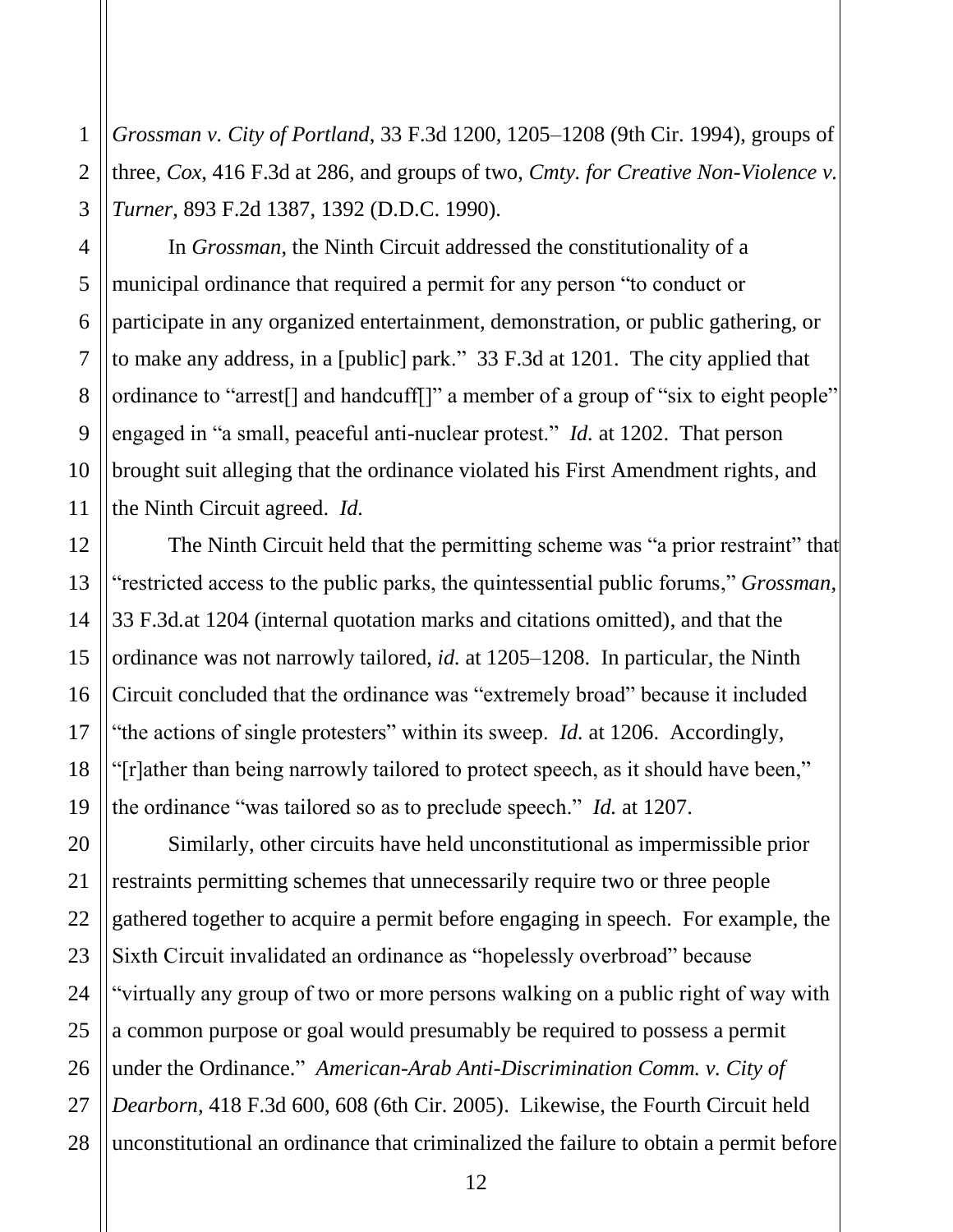at 286 ("Even if their expression does nothing to disturb the peace, block the a group of three people engaged in any sort of expressive conduct. *Cox*, 416 F.3d sidewalk, or interfere with traffic, the [regulation] renders it criminal.").

2

 $\mathbf{1}$ 

3

4

5

6

7

8

9

10

11

12

13

14

15

16

17

21

27

<span id="page-18-0"></span>beliefs with students on the Pierce College Campus," Doc. 1 [[ 57–58. Mr. Shaw's activities did not interrupt the ordinary functions of the College or draw a Constitution, speak to his fellow students, and collect signatures for a petition by prohibiting this kind of non-disruptive expressive activity by an individual or small 1<br>
2<br>
a group of thr<br>
at 286 ("Even<br>
sidewalk, or i<br>
4<br>
5<br>
actions of a st<br>
5<br>
specifically, 1<br>
eight" in *Gro*<br>
8<br>
Specifically, 1<br>
specifically, 1<br>
specifically, 1<br>
specifically, 1<br>
Specifically, 1<br>
Specifically, 1<br>
Spe As alleged, the College's policies and practices similarly included the actions of a small group of people within their sweep. *Grossman*, 33 F.3d at 1206. Specifically, Mr. Shaw and two other people—a smaller group than the "six to eight" in *Grossman*, *id.* at 1202—"set up a small folding table outside the Free Speech Area on the Pierce College Mall" and "intended to discuss their political large crowd. *Id.* ¶ 58. To the contrary, he sought to distribute copies of the himself or with one or two others. *Id.*  $\P$  56–58, 64. The College's policies group are unconstitutionally broad and, instead of "being narrowly tailored to protect speech," are "tailored so as to preclude speech." *Grossman*, 33 F.3d at 1206–1207.

 affiliation, and other information to administrators before engaging in speech violates the First Amendment because it effectively bans all spontaneous speech.  *Watchtower Bible & Tract Soc'y.*, 536 U.S. at 167; *see also Grossman*, 33 F.3d at 1206 (noting that broad permitting schemes ban "[s]pontaneous expression, which is often the most effective kind of expression"); *Williams*, 2012 WL 2160969, at \*6 ("[E]xpansive permitting schemes place an objective burden on the exercise of free 18 19 20 22 23 24 25 26 28 Third, the requirement that students provide their names, organizational *See* Doc. 1 ¶ 48. Courts have struck down restrictions where "there is a significant amount of spontaneous speech that is effectively banned by the [regulation]." speech. Further, they essentially ban spontaneous speech.") (citation omitted). The permitting requirement here prevents students from engaging in spontaneous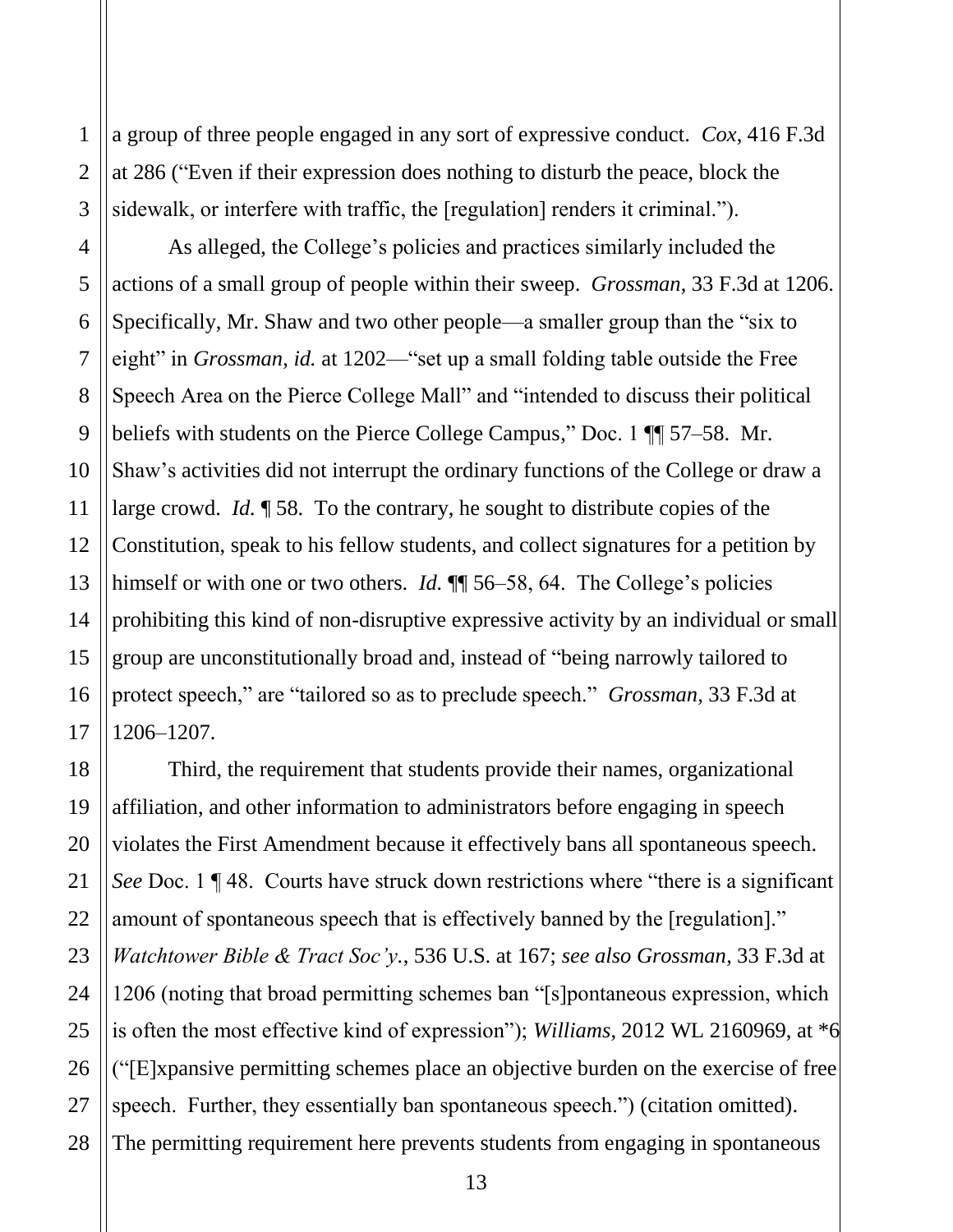28

<span id="page-19-0"></span>1

2

3

4

 speech, even within the designated Free Speech Area, and is therefore college had "not explained how the policy at issue maintains order or prevents constitutionally suspect. *McGlone v. Bell*, 681 F.3d 718, 734–735 (6th Cir. 2012) (reversing dismissal of a complaint challenging registration requirement because interruption of an educational mission").

 Mr. Shaw has stated a claim that the permit requirement on its face infringed on his First Amendment rights. Indeed, he has alleged that the requirement, fearful to speak on campus. Doc. 1 ¶ 88. As the Ninth Circuit has recognized, how the policy at issue maintains<br>nal mission").<br>a claim that the permit requireme<br>ghts. Indeed, he has alleged that t<br>inistrators' enforcement of the pol<br>. Doc. 1 ¶ 88. As the Ninth Circu<br>we precisely this chilling effect together with campus administrators' enforcement of the policy, has made him permitting requirements have precisely this chilling effect because "[t]he simple knowledge that one must inform the government of [one's] desire to speak and must fill out appropriate forms and comply with the applicable regulations discourages citizens from speaking freely." *N.A.A.C.P. v. City of Richmond*, 743 F.2d 1346, 1355 (9th Cir. 1984).

# **B. Pierce College's Ban On Speech Beyond The 616-Square-Foot Free Speech Area Is, In Any Case, An Invalid Time, Place, and Manner Restriction**

 Even if the College's closure to student expression of all fora outside the Amendment because it is not a valid time, place, or manner restriction. Time, manages competing uses of public fora. "For example, two parades cannot march on the same street simultaneously, and government may allow only one. A burden on the essential flow of traffic, and for that reason could be prohibited. If Free Speech Area were not an invalid prior restraint, it still would violate the First place, or manner restrictions are a vital means through which the government demonstration . . . on a large street during rush hour might put an intolerable overamplified loudspeakers assault the citizenry, government may turn them down." *Grayned v. City of Rockford*, 408 U.S. 104, 115–116 (1972) (citations omitted). However, "[f]ree expression must not, in the guise of regulation, be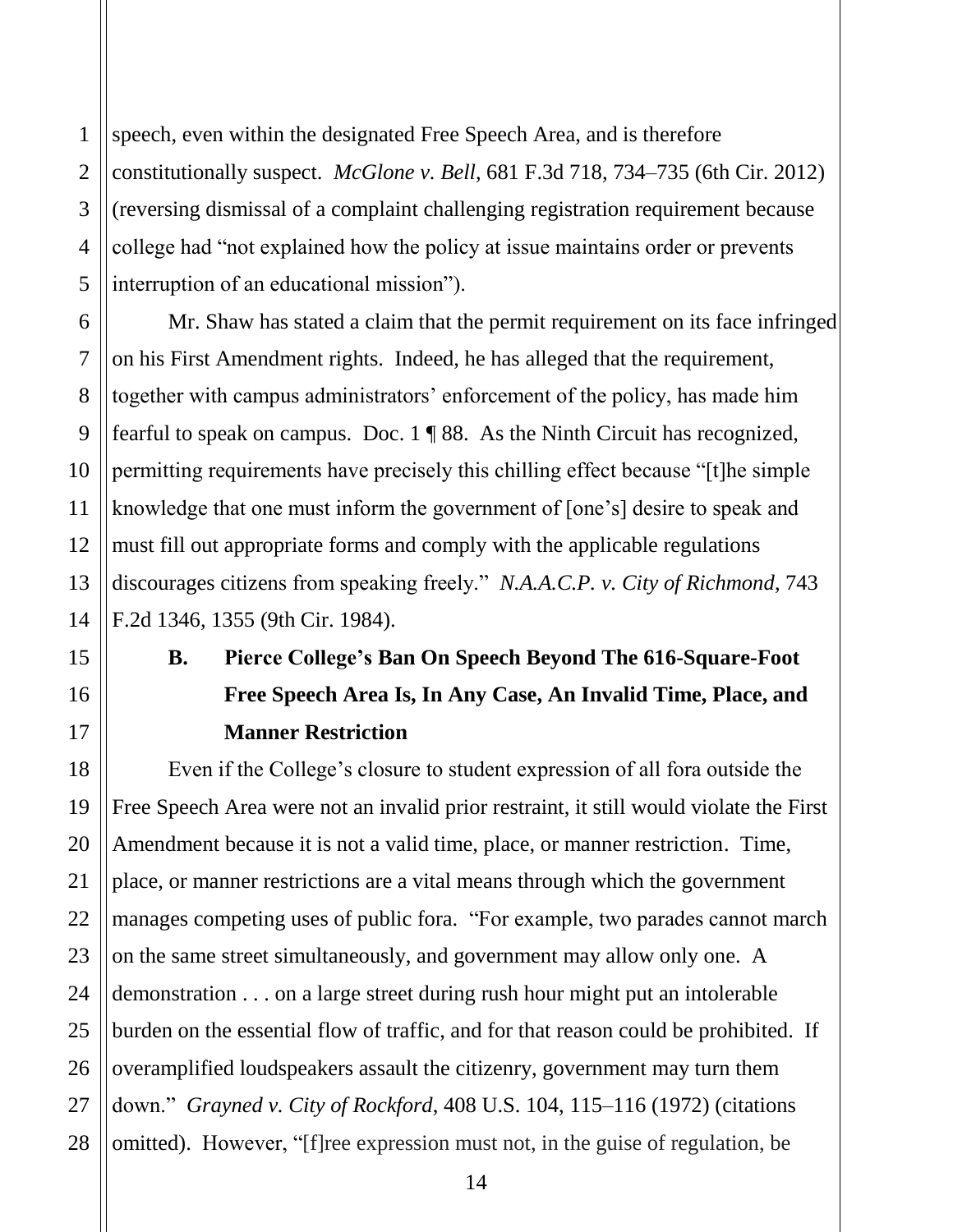<span id="page-20-0"></span>1

2

3

4

 abridged or denied." *Id.* at 117 (internal quotation marks omitted). Thus, it is speech, that they are narrowly tailored to serve a significant governmental interest, well-established that "even in a public forum the government may impose reasonable restrictions on the time, place, or manner of protected speech, provided the restrictions are justified without reference to the content of the regulated and that they leave open ample alternative channels for communication of the information." *Ward*, 491 F.3d at 791 (internal quotation marks omitted).

 *Grayned*, 408 U.S. at 116 (internal quotation marks omitted). With respect to the "materially disrupts classwork or involves substantial disorder or invasion of the exchange of ideas." *Bowman*, 444 F.3d at 979 (citing *Healy*, 408 U.S. at 180). Thus, "[i]n the absence of a specific showing of constitutionally valid reasons to in State-operated schools. *Tinker*, 393 U.S. at 511. Ultimately, "[t]he nature of a place, the pattern of its normal activities, dictate the kinds of regulations of time, place, and manner that are reasonable." unique characteristics of the educational environment, expressive activity that rights of others is . . . not immunized by the constitutional guarantee of freedom of speech." *Tinker*, 393 U.S. at 513. At the same time, "[c]ollege campuses traditionally and historically serve as places specifically designated for the free regulate their speech, students are entitled to freedom of expression of their views"

 its traditional, designated, or habitual uses. *See infra* pp. 16–17. Yet Pierce Any assessment of the reasonableness of time, place, or manner restrictions requires an examination of the physical characteristics of the area in question and College imposes its speech restrictions without regard for "[t]he crucial question"—"whether the manner of expression is basically incompatible with the normal activity of a particular place at a particular time." *Grayned*, 408 U.S. at 116. The District Rules indiscriminately convert all areas outside the Free Speech Area—that is, more than 99.9% of the campus, including its Mall, sidewalks, and publicly accessible spaces—into non-public fora without any consideration of the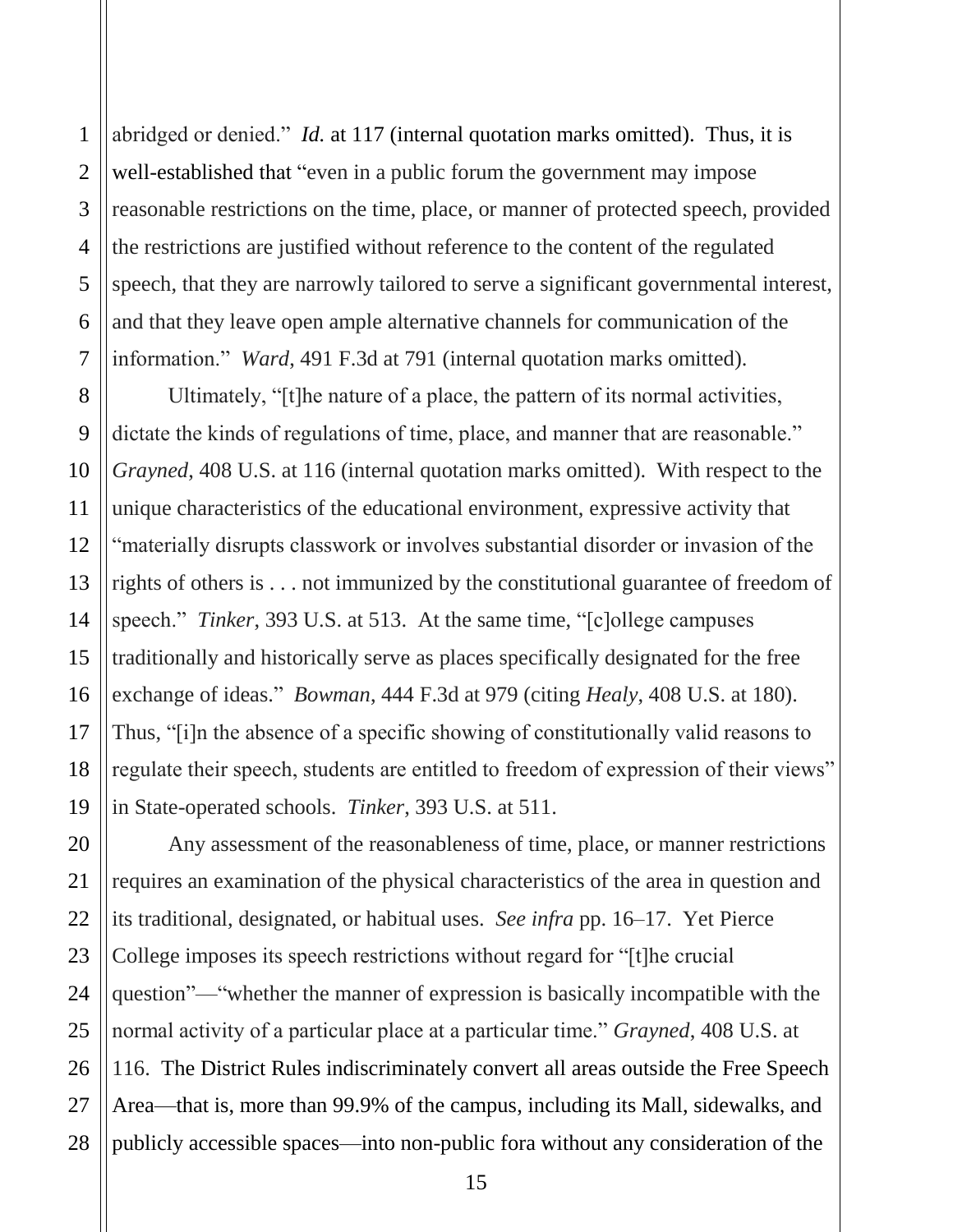<span id="page-21-0"></span> imprecise, blunt labeling of the College's grounds fails to take into account the modern university contains a variety of fora."). Because speech restrictions in the content of speech or bar certain speech altogether. 1<br>
2<br>
colleges of the Los Angeles Community College District<br>
3<br>
except for those portions of each college designated as l<br>
imprecise, blunt labeling of the College's grounds fails<br>
5<br>
various uses of the many spaces on th 2 3 4 5 6 7 8 9 10 variety of fora present on a modern university campus. Doc. 1, Ex. A ("The colleges of the Los Angeles Community College District are non-public forums, except for those portions of each college designated as Free Speech Areas"). That various uses of the many spaces on the College, and therefore disregards the corresponding levels of judicial scrutiny. *See Bowman*, 444 F.3d at 976 ("A non-public fora need only be reasonable and *viewpoint* neutral, *see Perry Educ. Ass'n*, 460 U.S. at 46, the College is ostensibly free to discriminate on the basis of

 example, the Fifth Circuit held that "outdoor areas of [a] campus generally accessible to students—such as plazas and sidewalks—[are] public forums for an intended role more akin to a public street or park than a non-public forum."). In sidewalks, and open areas located inside and directly adjacent to the campus," 12 13 14 16 18 19 20 22 23 24 25 26 This is particularly troubling because courts have held that outdoor public spaces on campus are public fora, especially for students such as Mr. Shaw. For student speech." *Justice For All v. Faulkner*, 410 F.3d 760, 769 (5th Cir. 2005); *Hays Cty. Guardian v. Supple*, 969 F.2d 111, 117 (5th Cir. 1992) (finding that a "campus's function as the site of a community of full-time residents . . . suggests addition, the Eighth Circuit held that campus areas, "including the streets, were public fora. *Bowman*, 444 F.3d at 977–978; *see also Gilles v. Garland*, 281 F. App'x 501, 509–510 (6th Cir. 2008) (discussing *Bowman*); *Roberts v*. *Haragan*, 346 F. Supp. 2d 853, 861–862 (N.D. Tex. 2004) (holding that a campus's park areas, sidewalks, streets, or other similar common areas "comprise the irreducible public forums on the campus"). To determine whether particular areas are designated public fora, courts must analyze the objective evidence in the record, including the physical characteristics and location of the area, the traditional use of

27 28

11

15

17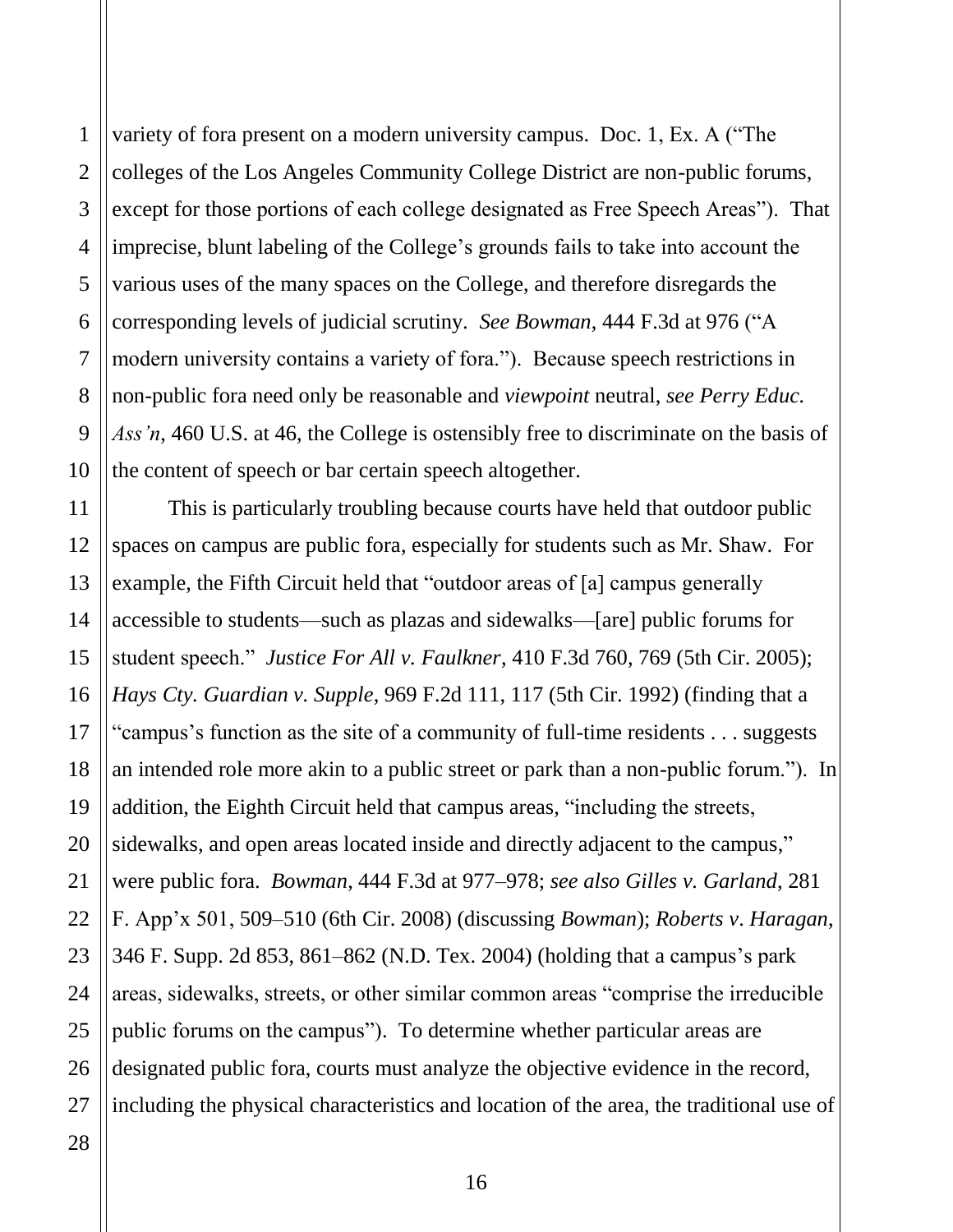the property, the purposes of the space, and the college's intent and policy with respect to the property. *Bowman*, 444 F.3d at 978.

<span id="page-22-0"></span> Pierce College is no exception to this rule. According to the Complaint, there are "open areas and sidewalks beyond the Free Speech Area where student or disturb access to college buildings or sidewalks" or otherwise disrupt the campus operations or interfering with foot traffic." *Id.* ¶¶ 57–58. 1 and 1 and 1 and 1 and 1 and 1 and 1 and 1 and 1 and 1 and 1 and 1 and 1 and 1 and 1 and 1 and 1 and 1 and 1 and 1 and 1 and 1 and 1 and 1 and 1 and 1 and 1 and 1 and 1 and 1 and 1 and 1 and 1 and 1 and 1 and 1 and 1 and speech, expressive activity, and distribution of literature would not interfere with educational mission of the College. Doc. 1 ¶ 54. Mr. Shaw further alleges that, at the time he was stopped from distributing Spanish-language copies of the United States Constitution and discussing his political views with willing students, he was located alongside a "large thoroughfare called 'the Mall'" and was not "disrupting

 Although the College and District Rules are relevant in determining whether parts of campus have been designated as public fora for student speech, these rules convert Pierce College's public fora into a non-public forum property. The Ninth is instructive. In that case, the court held that in order to "destroy the designation are not dispositive in and of themselves. To the contrary, according to the Ninth Circuit, the College and District must consistently *apply* those rules if they wish to Circuit's decision in *OSU Student Alliance v. Ray,* 699 F.3d 1053 (9th Cir. 2012), of a public forum, the government must do more" than merely announce a policy. *Id.* at 1063. Rather, it must "consistently *apply* a policy specifically designed to maintain a forum as non-public." *Id.* (emphasis added).

 activity outside the Free Speech Zone. Specifically, Mr. Shaw alleged that campus Mr. Shaw has alleged that the College's application of its policies was inconsistent at best because the College allowed students to engage in expressive administrators allowed a "large protest that formed outside of the Free Speech Area" to proceed. Doc. 1 | 66. Indeed, on one occasion, Mr. Shaw was himself able to distribute materials outside the Free Speech Area unimpeded by Pierce College officials. *Id.* Thus, Mr. Shaw has demonstrated that Pierce College did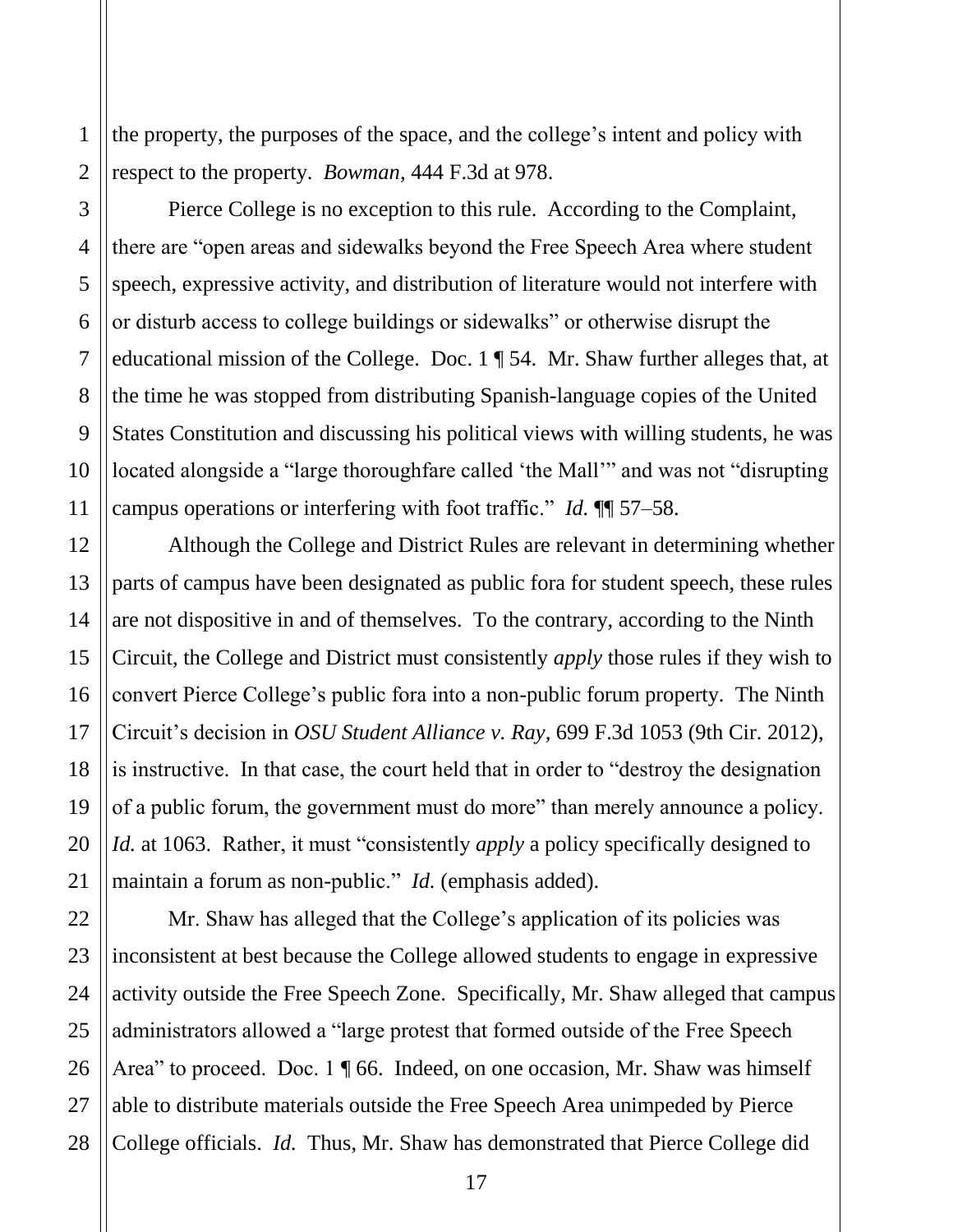27

28

<span id="page-23-0"></span>1

2

3

4

 not consistently apply the District's non-public forum policy to areas that would by its consistent practice, not each exceptional regulation that departs from the otherwise be public fora, including the campus's open, grassy areas and sidewalks. *See Hays Cty. Guardian*, 969 F.2d at 118 ("[T]he government's policy is indicated consistent practice").

 'reach the minds of willing listeners and to do so there must be opportunity to win  their attention.'" *Heffron v. Int'l Soc'y for Krishna Consciousness, Inc.*, 452 U.S. spans hundreds of acres. Doc. 1 ¶ 46. Moreover, the College bans distribution of materials and collection of signatures outside of the Free Speech Area. *Id.* And Speech Area prevents students from communicating with peers who traverse other Figures and to<br>Soc 'y for .<br>For .<br>For .<br>The .<br>Moreover .<br>The .<br>The .<br>Social set of .<br>The .<br>The .<br>Note to .<br>The .<br>The .<br>The .<br>Note .<br>The .<br>The .<br>The .<br>The .<br>The .<br>The .<br>The .<br>The .<br>The .<br>The .<br>The .<br>The .<br>The .<br>The .<br>The .<br> The allegations regarding the narrowness of the Free Speech Area give rise to a sufficient First Amendment claim because it is "the right of every citizen to 640, 655 (1981) (quoting *Kovacs v. Cooper*, 336 U.S. 77, 87 (1949)). The College has limited all speech to a 616-square-foot Free Speech Area on a campus that the map attached to the Complaint shows that the restriction of speech to the Free parts of the campus. *Id.*, Ex. B. Yet the College fails to explain why its stated interest of "avoiding disruption, insuring safety, comfort, or convenience of the public, and maintaining grounds that are attractive and intact," Doc. 22 at 23, justifies the limitation of free expression to a peculiarly small area of campus.

 Specifically, the College does not address why substantial portions of congestion and so is not narrowly tailored to serve the government's interest") ordinarily common spaces, including parts of the large thoroughfare known as the College's "Mall," are excluded as alternative fora for student expression. Doc. 1 ¶¶ 46, 57; *see Kuba v. 1-A Agric. Ass'n*, 387 F.3d 850, 862 (9th Cir. 2004) (holding that a policy that "relegates communication activity to three small, fairly peripheral areas, does not sufficiently match the stated interest of preventing (internal quotation marks and citation omitted). "While the First Amendment does not guarantee the right to employ every conceivable method of communication at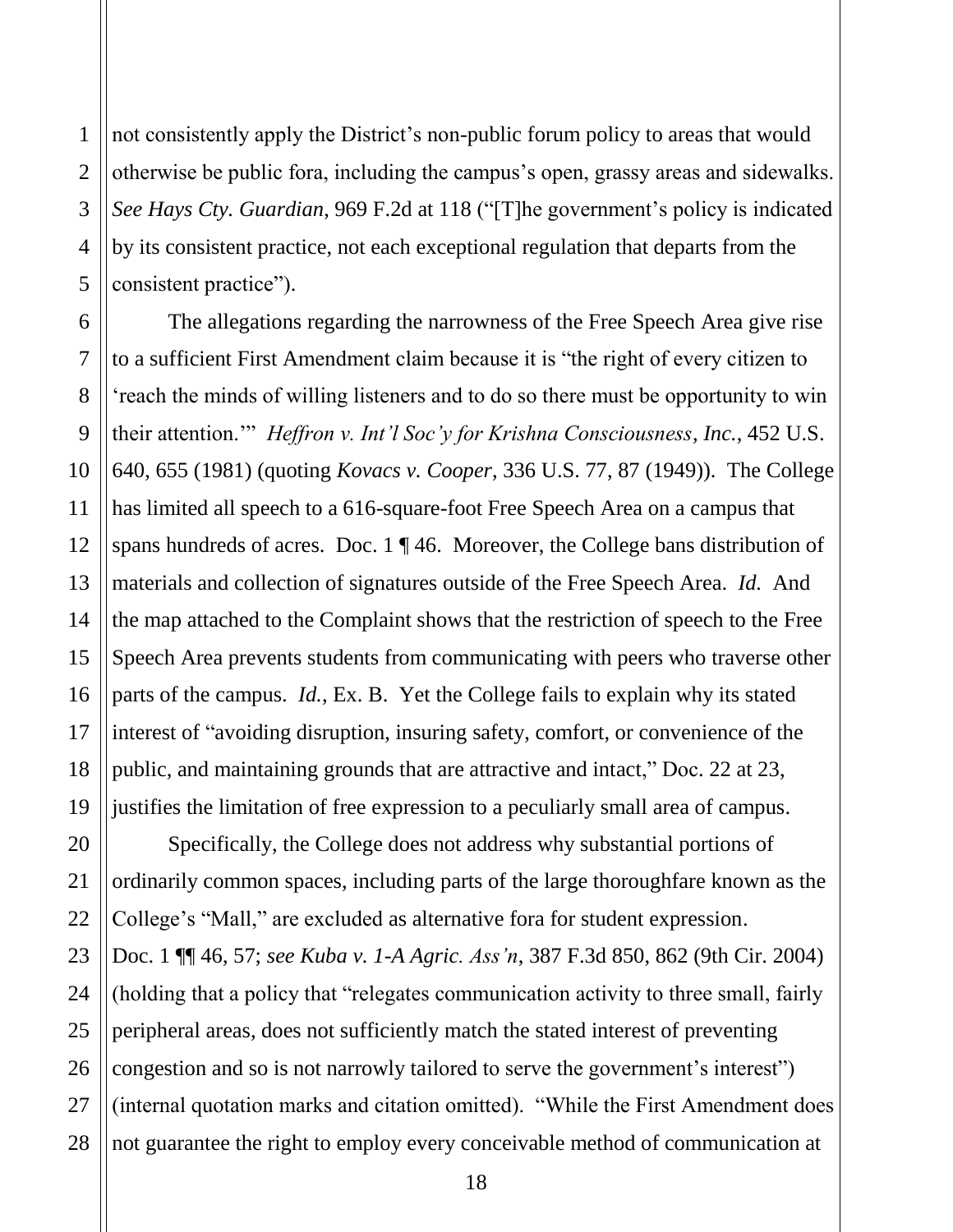<span id="page-24-0"></span>3 4 all times and in all places, a restriction on expressive activity may be invalid if the remaining modes of communication are inadequate." *Pine v*. *City of W. Palm Beach*, 762 F.3d 1262, 1274 (11th Cir. 2014) (quoting *Members of City Council v*. *Taxpayers for Vincent*, 466 U.S. 789, 812 (1984)).

 App'x 371, 376–377 (5th Cir. 2011). Furthermore, the alternative forum may not Speech restrictions must allow students the opportunity to engage with a full cross-section of the campus community. *See Sarre v. City of New Orleans*, 420 F. compromise the "quantity or content" of student expression. *Ward*, 491 U.S. at 802; *cf. Pine*, 762 F.3d at 1274–1275 (finding subject ordinance prohibiting amplified sound "leaves open robust alternative channels of communication" because it "in no way restricts the use or display of signs or the distribution of literature, thereby providing reasonable alternative modes of communication").

 alternative channels of communication, speakers are not entitled to their first campus as one single type of forum is an impossible, futile task."). In addition to treating different parts of campus differently, a college also need not treat student speech identically to non-student speech. *See Justice For All*, 410 F.3d at 767; *see*  must make all of its facilities equally available to students and nonstudents alike."); policies suggest that these spaces are for the exclusive use and benefit of students). 1 Of course, none of the foregoing requires the College to open up its entire campus for free expression. While regulations of speech must allow for ample choice of alternative forum. Rather, the regulation must not foreclose the speakers' ability to reach their intended audience. *Sarre*, 420 App'x at 376. Providing alternative channels of communication is particularly feasible because "[a] university campus will surely contain a wide variety of fora on its grounds." *Bloedorn*, 631 F.3d at 1232; *see also Bowman*, 444 F.3d at 977 ("[L]abeling the *also Widmar*, 454 U.S. at 268 n.5 ("We have not held, for example, that a campus *Bloedorn*, 631 F.3d at 1234 (holding that for *non-students*, certain outdoor areas of a public college or university can be deemed a non-public forum if applicable

2

 $\mathbf{1}$ 

5

6

7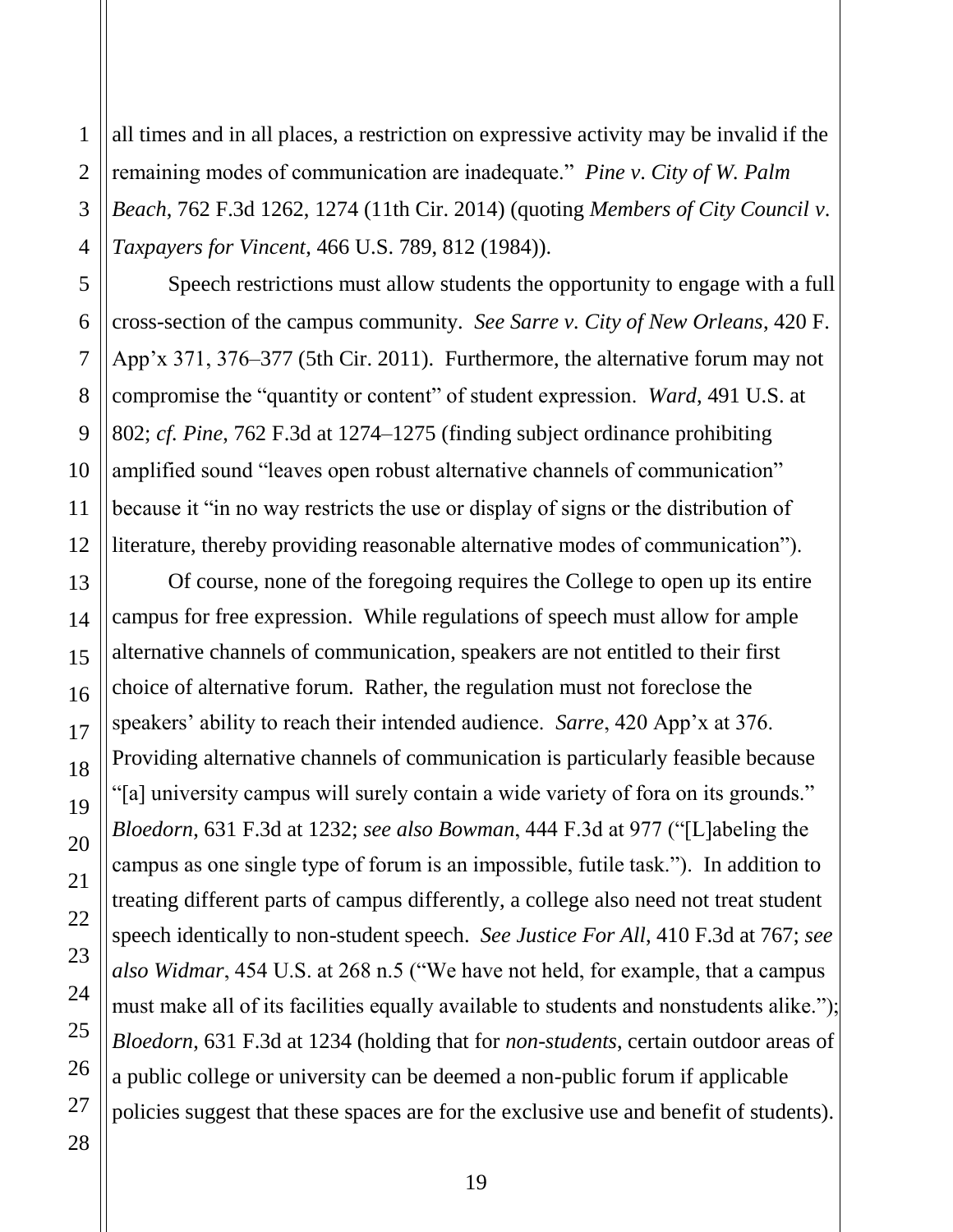These limitations, however, are largely inapplicable to the facts pleaded in Shaw. Mr. Shaw has alleged that there is no significant interest (such as expressive conduct outside of the 616-square-foot Free Speech Area. *Id.* ¶ 54. Nevertheless, the College's rules have proscribed Mr. Shaw from engaging in speech outside that small area. *Id.* ¶ 88. Factual development is necessary to determine the proper character of the outdoor spaces, and such determination is the complaint. Mr. Shaw is a student at Pierce College and is seeking to engage in speech in outdoor areas and sidewalks—not classrooms or other spaces that are more appropriately characterized as non-public fora. Doc. 1 ¶ 88. These outdoor areas and sidewalks almost certainly constitute designated public fora as to Mr. interruption of campus operations or educational functions) in banning all better suited for the summary judgment or trial phase. Accordingly, Mr. Shaw has sufficiently pleaded a claim that the College's limitations on speech outside the Free Speech Zone violate the First Amendment.